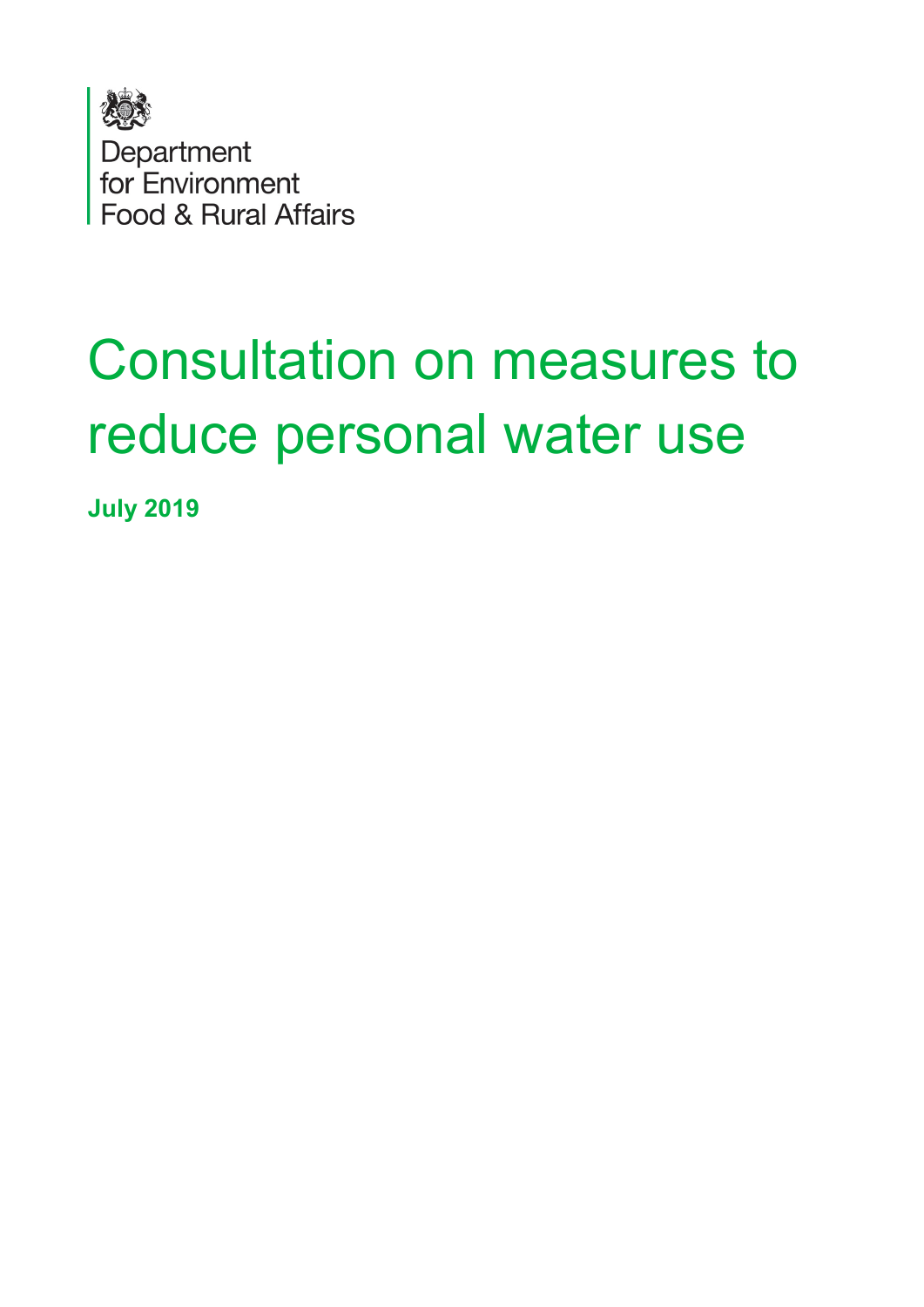

#### © Crown copyright 2019

This information is licensed under the Open Government Licence v3.0. To view this licence, visit [www.nationalarchives.gov.uk/doc/open-government-licence/](http://www.nationalarchives.gov.uk/doc/open-government-licence/) 

This publication is available at [www.gov.uk/government/publications](http://www.gov.uk/government/publications) 

Any enquiries regarding this publication should be sent to us at:

Water Services 3rd floor, Seacole Building 2 Marsham Street London SW1P 4DFPB

[waterservices@defra.gov.uk](mailto:waterservices@defra.gov.uk) 

[www.gov.uk/defra](http://www.gov.uk/defra)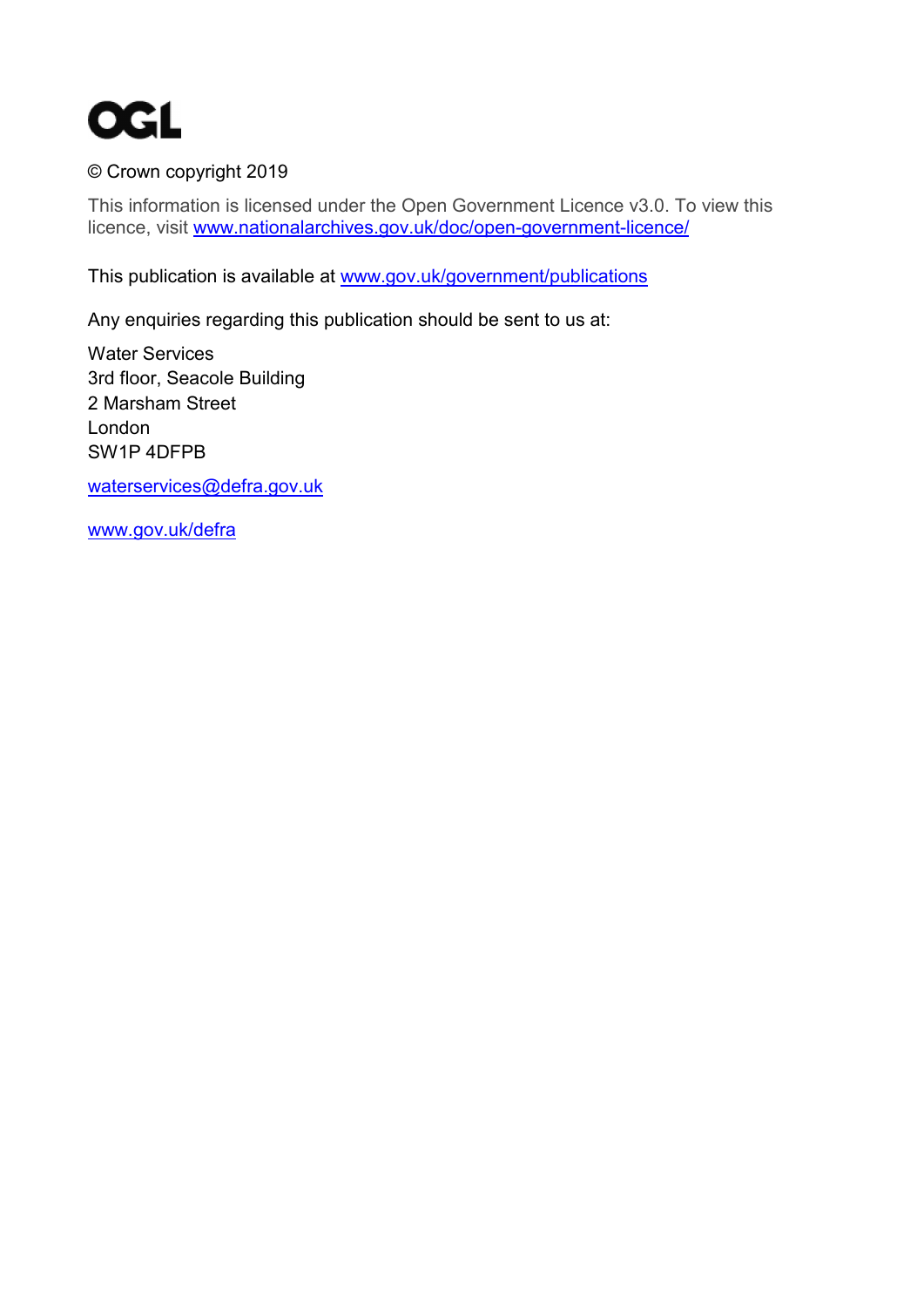### **Contents**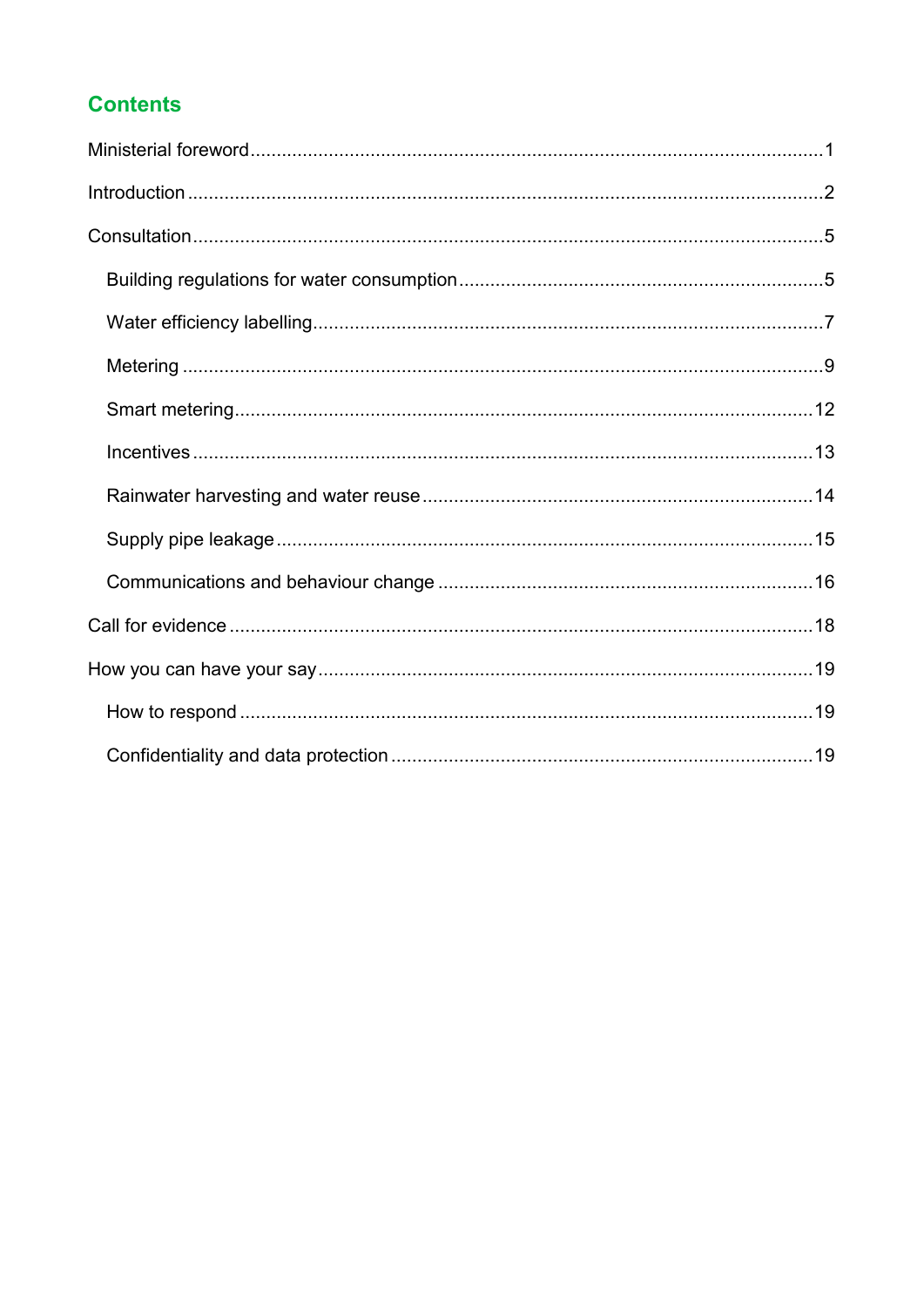# <span id="page-3-0"></span>**Ministerial foreword**

In the UK, we take for granted a plentiful supply of clean water. Yet our high population density means the available water per person is actually less than in many Mediterranean countries.

It is clear that the planet and its weather patterns are changing before our eyes. The experience of last summer, where for six weeks daytime temperatures consistently topped 30°C, and crops wilted in parched fields, reinforces the need to make our water supplies more resilient to a warmer climate in the future.

We know that by the 2050s summer temperatures are likely to increase while summer rainfall decreases, leading to increased risks of short duration droughts. The population in England is forecast to grow by over 10 million people over the same period, with a large part of this growth occurring in areas where water is already scarce.

We must therefore act now to ensure the resilience that is needed for the future. We are doing this through a 'twin track' approach to managing water supplies. On the supply side, we need to capture, transfer and store more rainwater. On the demand side, we must reduce leakage, and conserve and use this harvested water more efficiently.

Water companies must lead the way in reducing leakage and encouraging a reduction in consumption. They have significant levers to do this. However, achieving the level of resilience required for the future cannot be met by the water industry alone. Innovation and collaboration across different sectors and government departments will be vital, as will how we all value and use water – we all have a responsibility to use water wisely.

I am pleased to launch this consultation, which seeks views and evidence on the various measures that could be taken to reduce personal water usage.

**Thérèse Coffey MP** 

**Parliamentary Under Secretary of State for the Environment**

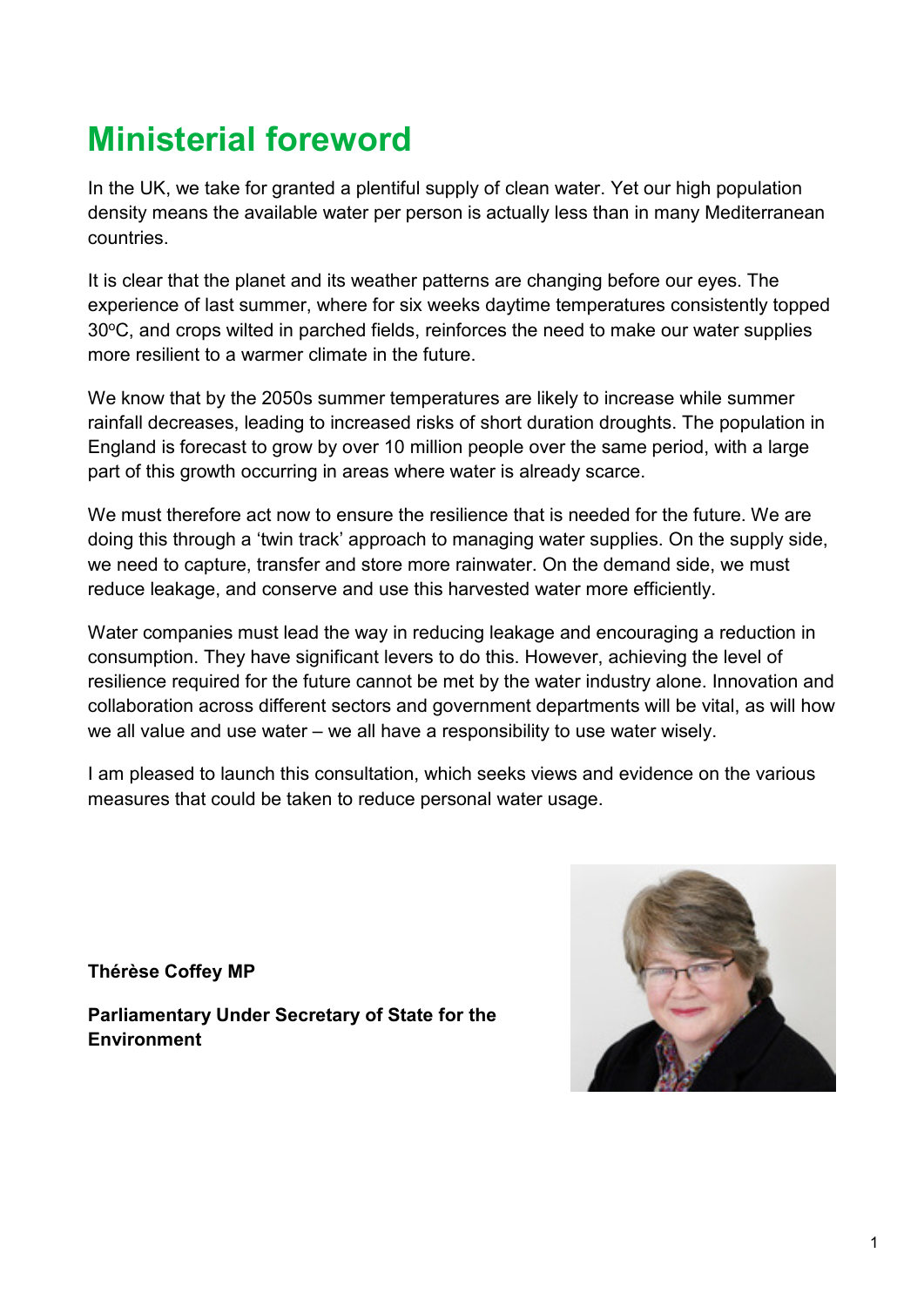# <span id="page-4-0"></span>**Introduction**

Climate change, population increases, environmental requirements and a growing demand for water will mean that, in the future, there will be substantial pressure on surface and groundwater supplies, less water available per person and a significant likelihood of more frequent, severe droughts.

In 20[1](#page-4-1)6 Water UK<sup>1</sup> stated that a 'twin-track' approach of increasing supply and reducing demand is needed in order to secure the resilience of water supplies over the next 50 years. The National Infrastructure Commission*[2](#page-4-2)* supported this approach, stating that to maintain the current level of resilience, at least 3,300 million litres per day of additional capacity in the water supply system is required by 2050. The report suggested that this additional capacity should come from one third supply-side measures and two thirds demand management measures.

The National Infrastructure Commission suggested that at even with near universal metering (approximately 90%) and an ambitious leakage programme, we would still need 1,000 megalitres of water per day to come from new infrastructure. Without demand management this would have to be even higher to meet future water needs, and this would put additional costs on to customer bills.

In some parts of the country the volume of water taken from the environment is damaging our ecosystems. The Water Industry National Environment Programme[3](#page-4-3) estimates that water company abstraction volumes need to be cut by over 700 million litres per day (Ml/d) to address environmental problems. Reducing personal water use helps to reduce the amount of water abstracted from rivers, lakes and groundwater, thereby helping to mitigate damage to ecosystems.

This government is committed to water conservation. In *A Green Future: Our 25 Year Plan to Improve* the *Environment[4](#page-4-4),* we commit to incentivising greater water efficiency and lower personal water use as part of our overall goal of ensuring 'clean and plentiful water'. We expect this goal to be achieved in part by water companies taking a long-term approach to balance supply and demand<sup>5</sup>.

The government, the Environment Agency and Ofwat issued guidance to water companies in 2016 on how they should be planning to supply water to a growing population, while protecting and enhancing our environment, including taking appropriate action to respond to climate projections. Water companies are currently revising their plans.

<span id="page-4-1"></span> <sup>1</sup> <https://www.water.org.uk/publication/water-resources-long-term-planning/>

<span id="page-4-2"></span><sup>2</sup> <https://www.nic.org.uk/publications/preparing-for-a-drier-future-englands-water-infrastructure-needs/>

<span id="page-4-3"></span><sup>3</sup> [https://data.gov.uk/dataset/a1b25bcb-9d42-4227-9b3a-34782763f0c0/water-industry-national-environment](https://data.gov.uk/dataset/a1b25bcb-9d42-4227-9b3a-34782763f0c0/water-industry-national-environment-programme)[programme](https://data.gov.uk/dataset/a1b25bcb-9d42-4227-9b3a-34782763f0c0/water-industry-national-environment-programme)

<span id="page-4-4"></span><sup>4</sup> <https://www.gov.uk/government/publications/25-year-environment-plan>

<span id="page-4-5"></span><sup>5</sup> [https://www.gov.uk/government/publications/strategic-policy-statement-to-ofwat-incorporating-social-and](https://www.gov.uk/government/publications/strategic-policy-statement-to-ofwat-incorporating-social-and-environmental-guidance)[environmental-guidance](https://www.gov.uk/government/publications/strategic-policy-statement-to-ofwat-incorporating-social-and-environmental-guidance)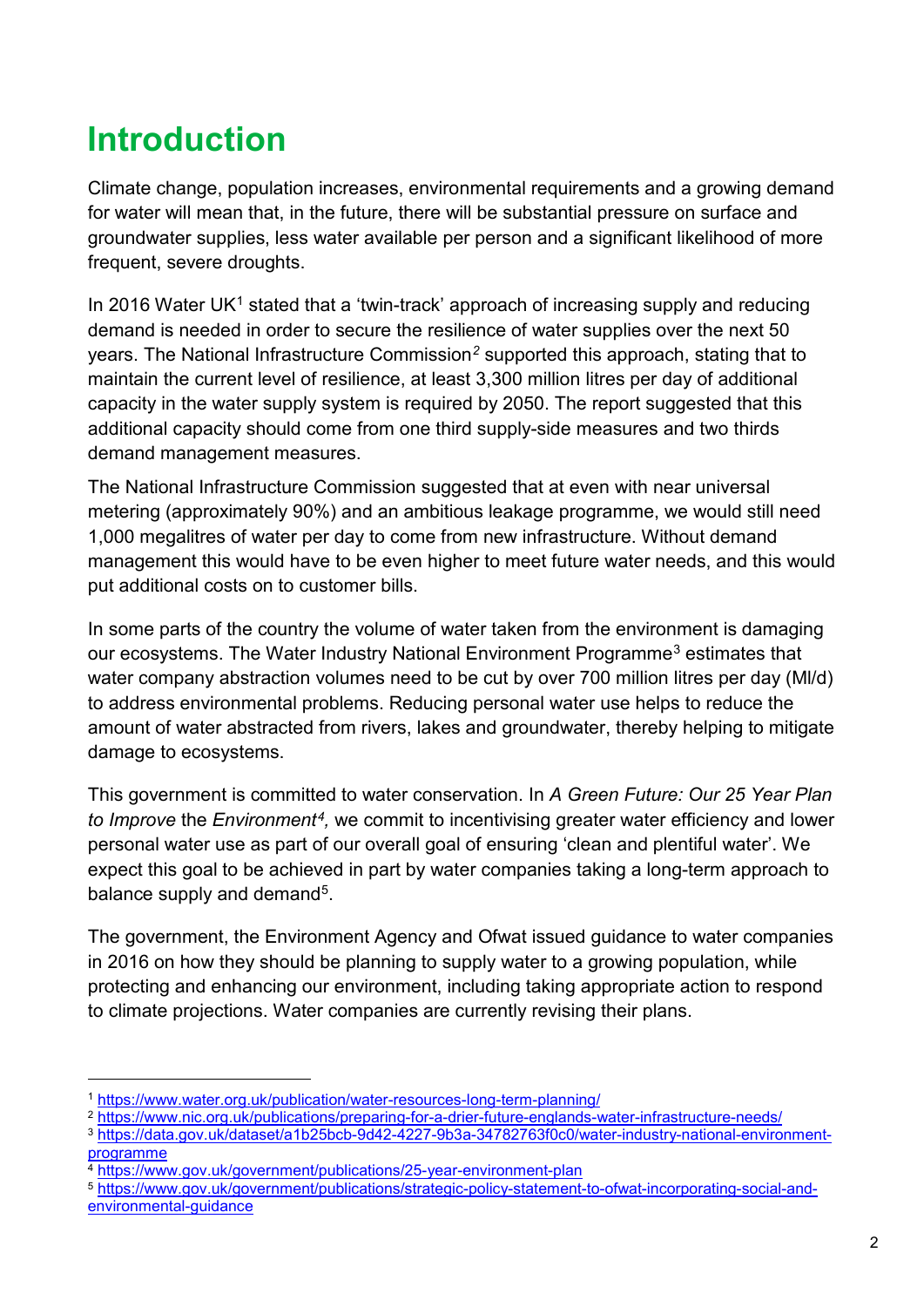The government is taking steps to improve water resources planning to ensure that there is better collaboration between water companies and other water using sectors on their water supply resilience. This includes the Environment Agency developing a national framework for water resources, which uses evidence to illustrate the regional and national challenge of water availability. The government has also consulted on legislative improvements to ensure that water companies' plans are informed by effective collaboration.

In 2017 the government issued a strategic policy statement to Ofwat. This statement set out our expectation that Ofwat should challenge the water sector to plan, invest and operate to secure long-term resilience. The statement set out our expectation that companies take account of the full range of pressures on water and wastewater systems and services and select options to deliver the best value for money over the long term, considering the wider costs and benefits to the economy, society and the environment. A part of this is reducing demand on water supplies. We said that we expect companies to cut demand and help customers use water efficiently and that Ofwat should promote ambitious action to reduce leakage and per capita consumption. The statement also made it clear that Ofwat must challenge water companies to go further on customer affordability.

Following the statement Ofwat challenged companies to reduce leakage by 15% by 2025, which the government has fully supported. When eight water companies failed their leakage targets in the summer of 2018, the Secretary of State met with their chief executives to discuss how they would improve their performance. Water companies responded well, proposing an average leakage reduction of 17% by 2025, going beyond Ofwat's target of 15%. The water industry has also committed to reducing leakage by 50% by 2050 at the latest.

Ofwat is now working with water companies to agree their business plans for the next five years. They will challenge water companies through this process on customer bills, efficiency and resilience outcomes. Ofwat's price review determinations must also allow the industry to continue to attract low-cost finance essential to long-term infrastructure investment.

On average, a person in England currently uses 141 litres of water per day. In their plans water companies are forecasting a reduction to 123 litres per person per day on average by 2045[6](#page-5-0). However, this is too high to achieve the recommendations from the National Infrastructure Commission's report. Additionally, over the last few years consumption figures have begun to rise – a trend that needs to be reversed if this planned reduction is going to be achieved. A number of water companies are going much further than 123 litres per person per day, for example Yorkshire Water is aiming for 111 litres per person per day by 2045 and Southern Water has committed to a target of 100 litres per person per day by 2040. However, there is large variation across companies. We want all water companies to have a much greater level of ambition to reduce personal water consumption, providing their customers with the tools to enable this.

<span id="page-5-0"></span> <sup>6</sup> Draft water resource management plans – dry year average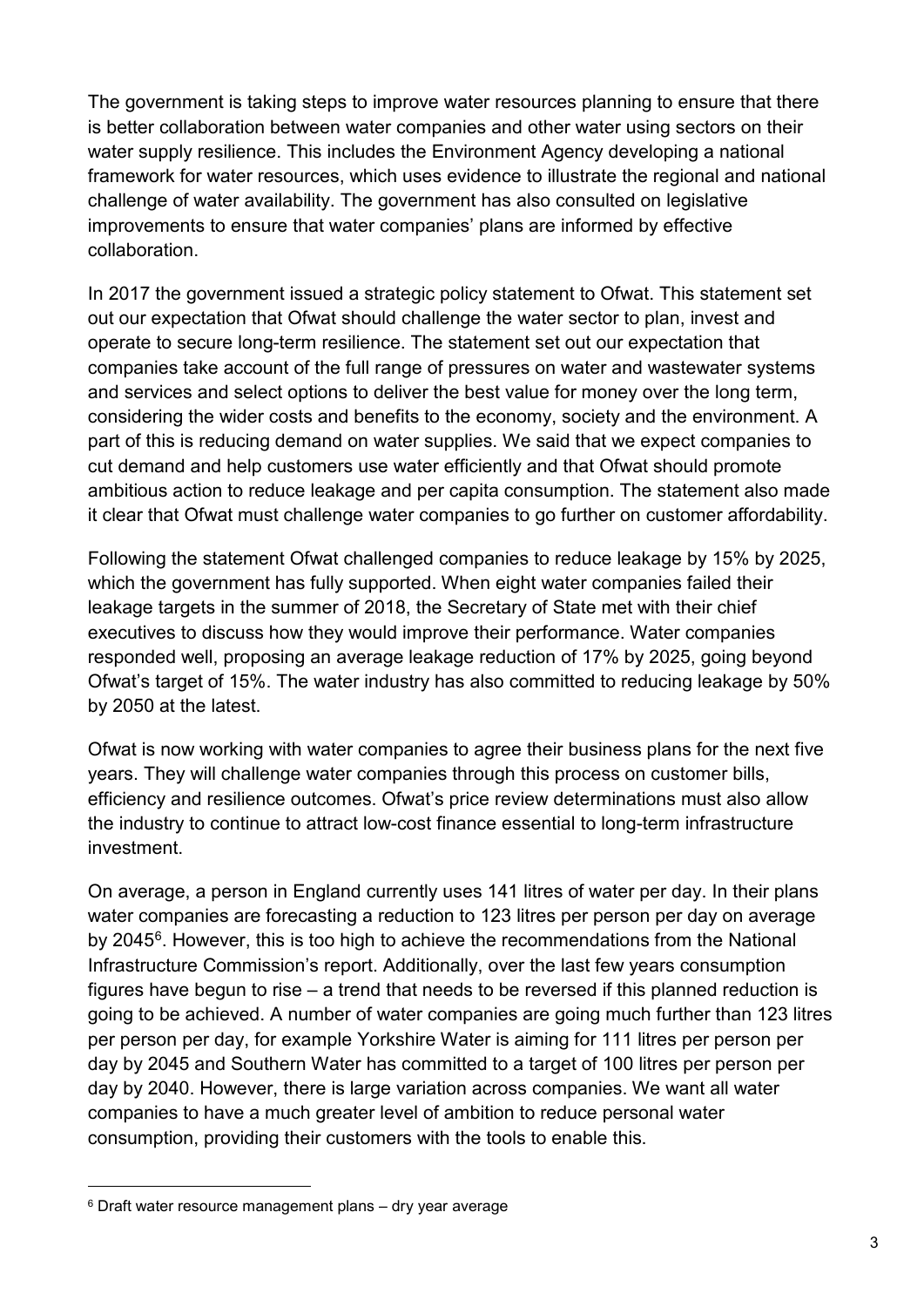Taking forward an appropriate mix of measures, with the appropriate governance and responsibilities, is vital to achieving long term resilience of our water supplies. This consultation seeks views and evidence on various measures that could be taken forward to reduce personal water use.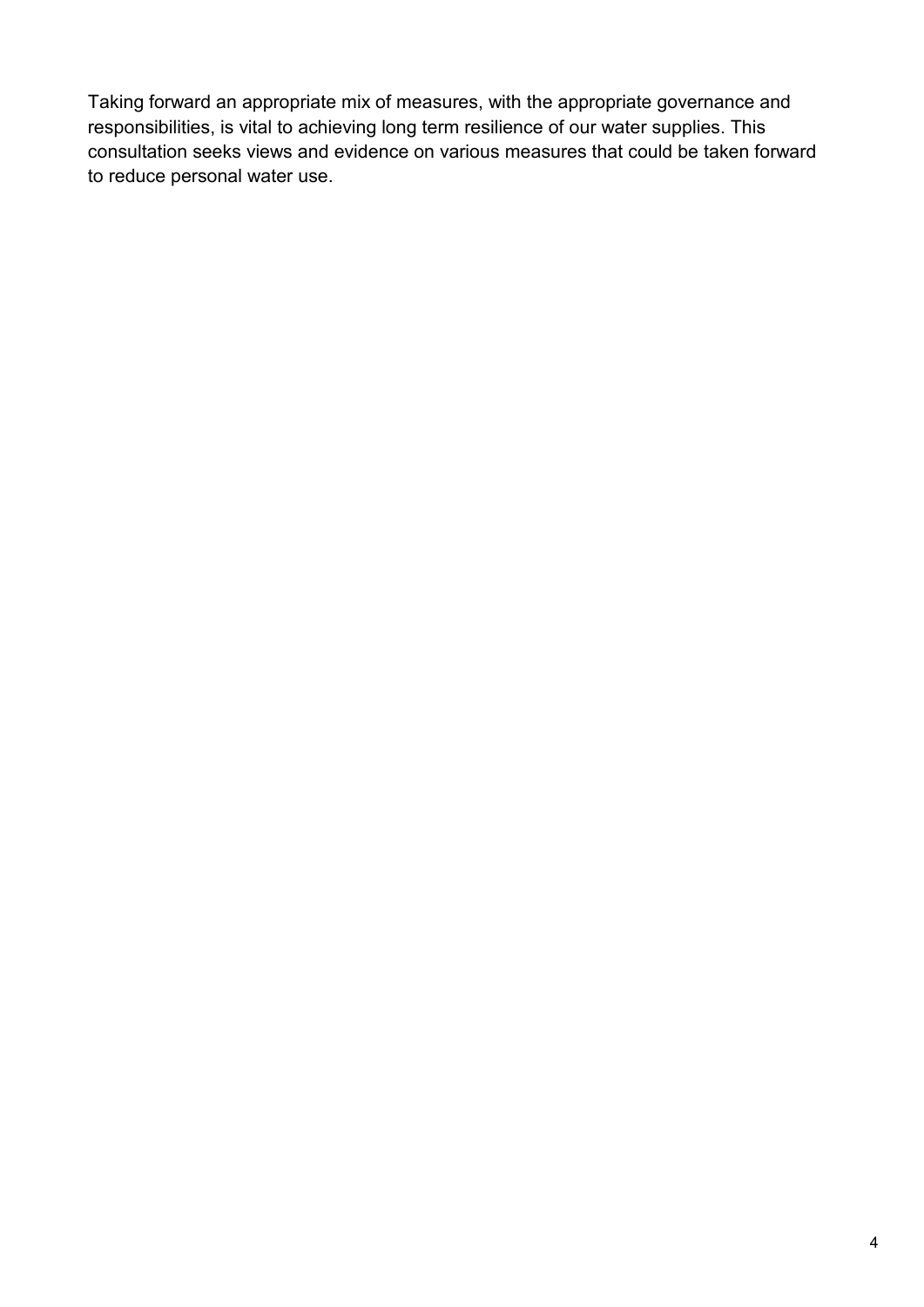# <span id="page-7-0"></span>**Consultation**

# <span id="page-7-1"></span>**Building regulations for water consumption**

The government is committed to delivering 300,000 homes a year by the mid-2020s and there are major plans for new housing in every part of England. This will have a significant impact on water availability.

Currently all new homes must be built to a water consumption standard of 125 litres per person per day (Part G of the Building Regulations). There is also an optional Building Regulations' requirement of 110 litres per person per day which local authorities in water stressed areas can apply where there is a clear need.<sup>[7](#page-7-2)</sup> Currently around 100 local planning authorities implement this optional standard.

The Committee on Climate Change's Mitigation and Adaptation Committees<sup>[8](#page-7-3)</sup> recently recommended that government should review new-build regulation standards to allow local authorities to set more ambitious standards, especially in current and future waterstressed areas.

The report noted:

- *In Wales regulations are somewhat tighter and require that the estimated consumption water in all new homes should not be more than 110 litres per person per day (calculated in accordance with the 'water efficiency calculator for new dwellings').*
- *Requiring all homes in England to be built to 110 litres per person per day is possible under Part G of regulations and would be no additional cost. However, in order to help alleviate future supply-demand deficits much tighter standards are required.*
- *Further savings could be achieved in England with a 'fittings based approach' as modelled for Wales and Scotland where potential water, energy and bill savings of greater water efficiency are modelled in building regulations. Measures required for much tighter standards, such as rainwater harvesting and water re-use are available, more work is needed to understand the current costs and benefits of these measures.*

In July 2018, the Environmental Audit Committee published its report *Heatwaves: adapting to climate change[9,](#page-7-4)* which stated that:

*A water-saving culture needs to be embedded to ensure that people understand the strain heatwaves place on the water supply and to make [sure] more water is* 

<span id="page-7-2"></span> <sup>7</sup> [Housing: optional technical standards -](https://www.gov.uk/guidance/housing-optional-technical-standards#water-efficiency-standards) GOV.UK

<span id="page-7-3"></span><sup>8</sup> <https://www.theccc.org.uk/wp-content/uploads/2019/02/UK-housing-Fit-for-the-future-CCC-2019.pdf>

<span id="page-7-4"></span><sup>9</sup> <https://publications.parliament.uk/pa/cm201719/cmselect/cmenvaud/826/826.pdf>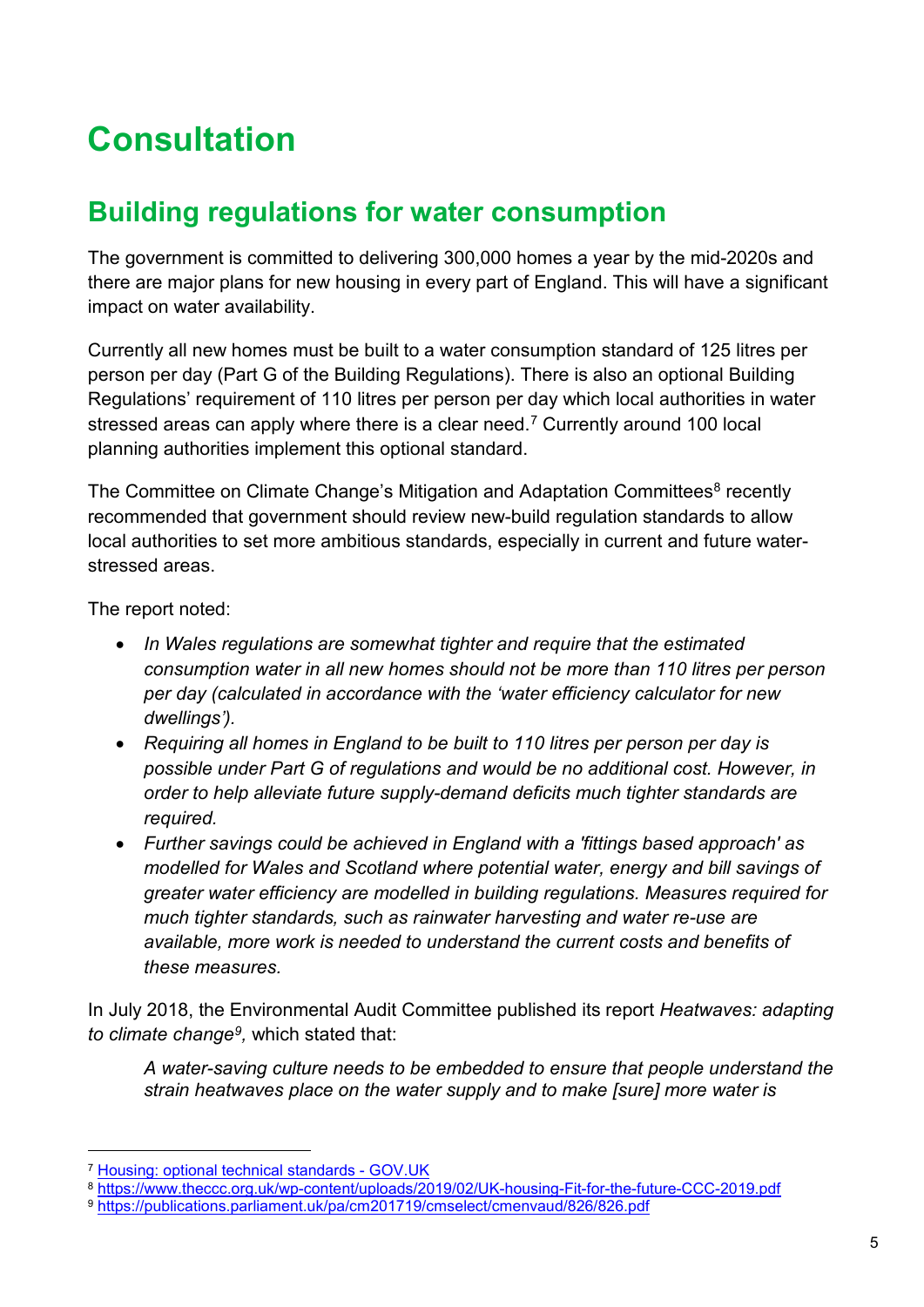*available during a heatwave. The government should adopt 110 litres per person per day as the mandatory standard in Part G of the building regulations for all new buildings.*

Adopting a single, stronger common standard for all new homes could help to embed a water-saving culture throughout England, not only in water stressed areas. It could also provide a clear benchmark for developers

Water efficiency savings not only reduce demand on water, but also have an impact on energy, carbon and bills of metered customers. In 2013 the Energy Saving Trust carried out a study showing how much heating water contributed to energy bills and made the link between water efficiency and carbon and energy bill savings.<sup>[10](#page-8-0)</sup>

In his Spring Statement<sup>[11](#page-8-1)</sup> the Chancellor of the Exchequer announced that the government will introduce a Future Homes Standard by 2025, so that new build homes are futureproofed with low carbon heating and world-leading levels of energy efficiency. Water efficiency measures are another way in which we can ensure that our homes are fit for the future.

- **1. Do you consider that the current approach in Building Regulations (i.e. a mandatory minimum standard for new homes but with local authorities in water stressed areas having discretion to ask for a higher standard through a Building Regulations Optional Requirement) is effective?** 
	- **a. Yes**
	- **b. No**
	- **c. No view**

**Please give reasons to support your answer.**

- **2. Do you consider that the current minimum standard of 125 litres per person per day and optional requirement of 110 litres per person per day should be changed, and if so what might be an appropriate new standard?** 
	- **a. Yes**
	- **b. No**
	- **c. No view**

**Please give reasons to support your answer.**

**3. Are there any other issues relevant to using Building Regulations to set water efficiency standards that the government should consider?**

<span id="page-8-0"></span> <sup>10</sup> <https://www.energysavingtrust.org.uk/sites/default/files/reports/AtHomewithWater%287%29.pdf>

<span id="page-8-1"></span><sup>11</sup> <https://www.gov.uk/government/topical-events/spring-statement-2019>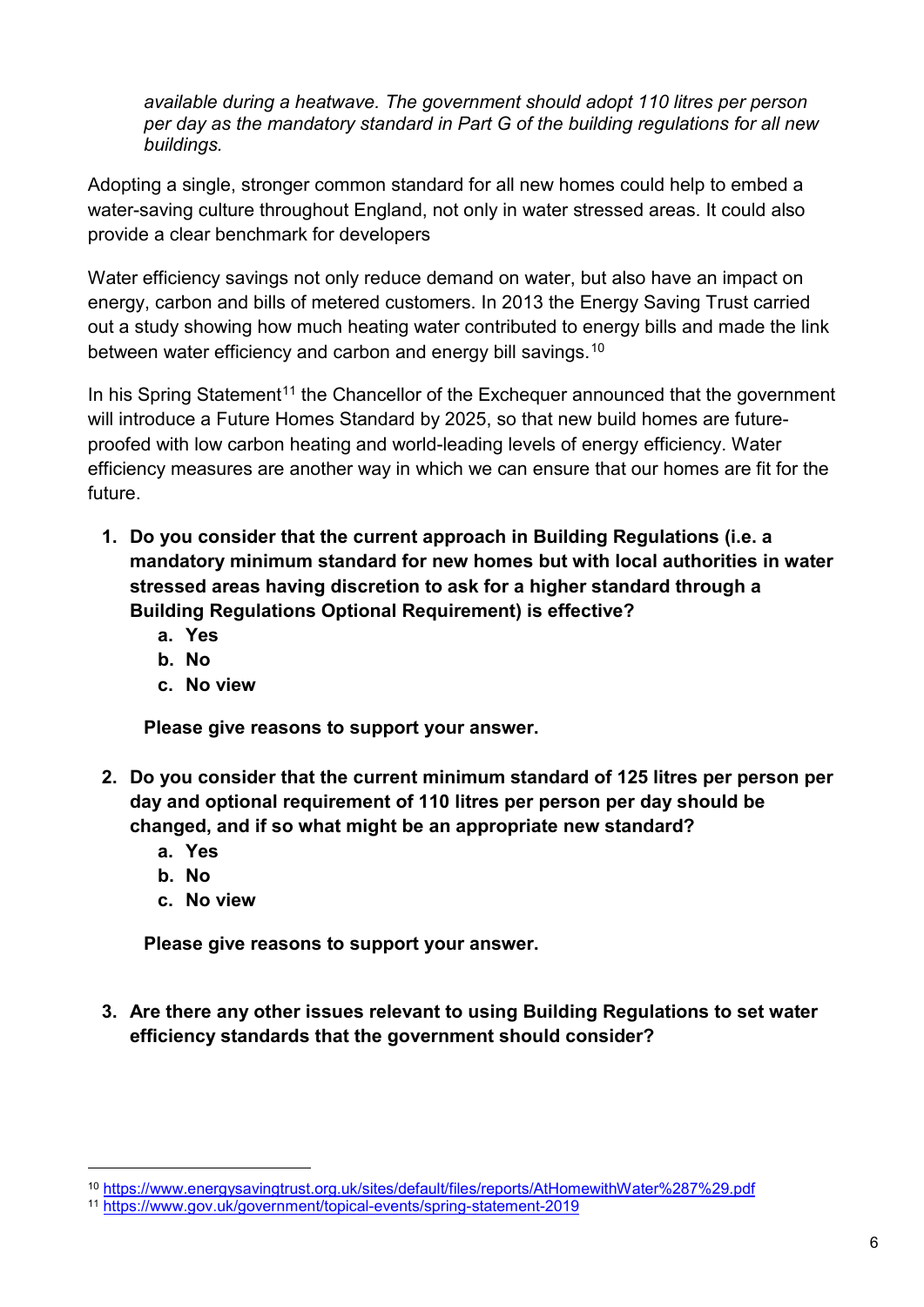Whilst amending building regulations would improve the water efficiency of new homes, it would not affect the water efficiency of existing homes. Building Regulations' requirements cannot retrospectively be applied to existing dwellings. Also, there are no powers under Building Regulations to prevent house holders from changing water fittings if they so choose. The Committee on Climate Change report states that for existing homes:

- *Analysis for south east England shows that there are a number of upgrade measures including low-flow taps, click lock kitchen taps, dual-flush WCs and lowflow showers that could be installed at zero additional cost to homes over the lifetime of the equipment.*
- *For these measures, and others such as water efficient dishwasher and washing machines, savings to householders through lower water bills, outweigh any additional costs associated with fitting the water-efficient measures.*
- *There are strong links between water and energy efficiency which could be maximised through upgrades and retrofit, especially by local authorities and housing associations as there is an opportunity to procure water efficient devices to help reduce water and fuel poverty.*

The Committee on Climate Change report recommended that Defra should work with water companies and local authorities to run partnership retrofit and behaviour change programmes in existing homes. Studies in Scotland and Wales have also shown multiple benefits of linking water and energy efficiency policy and retrofits.<sup>[12](#page-9-1),[13](#page-9-2)</sup>

- **4. To what extent do you agree or disagree that Government should work with water companies and local authorities to run partnership retrofit and behaviour change programmes in existing homes?**
	- **a. Strongly agree**
	- **b. Slightly agree**
	- **c. Neither agree nor disagree**
	- **d. Slightly disagree**
	- **e. Strongly disagree**
	- **f. Don't know**

**Please explain your answer**

# <span id="page-9-0"></span>**Water efficiency labelling**

Water efficiency labelling refers to programmes that assess the amount of water used by fittings, fixtures and appliances and either provide a rating or an indication of whether this is efficient water consumption. The aim is to empower consumers to make choices favouring more water efficient products and incentivise the development of water efficient

<span id="page-9-1"></span> <sup>12</sup> Waterwise (2018)<https://www.waterwise.org.uk/delivering-changes-in-scotland/>

<span id="page-9-2"></span><sup>13</sup> Burton (2013) *Integrating water efficiency into energy programmes – a case study from policy to implementation*.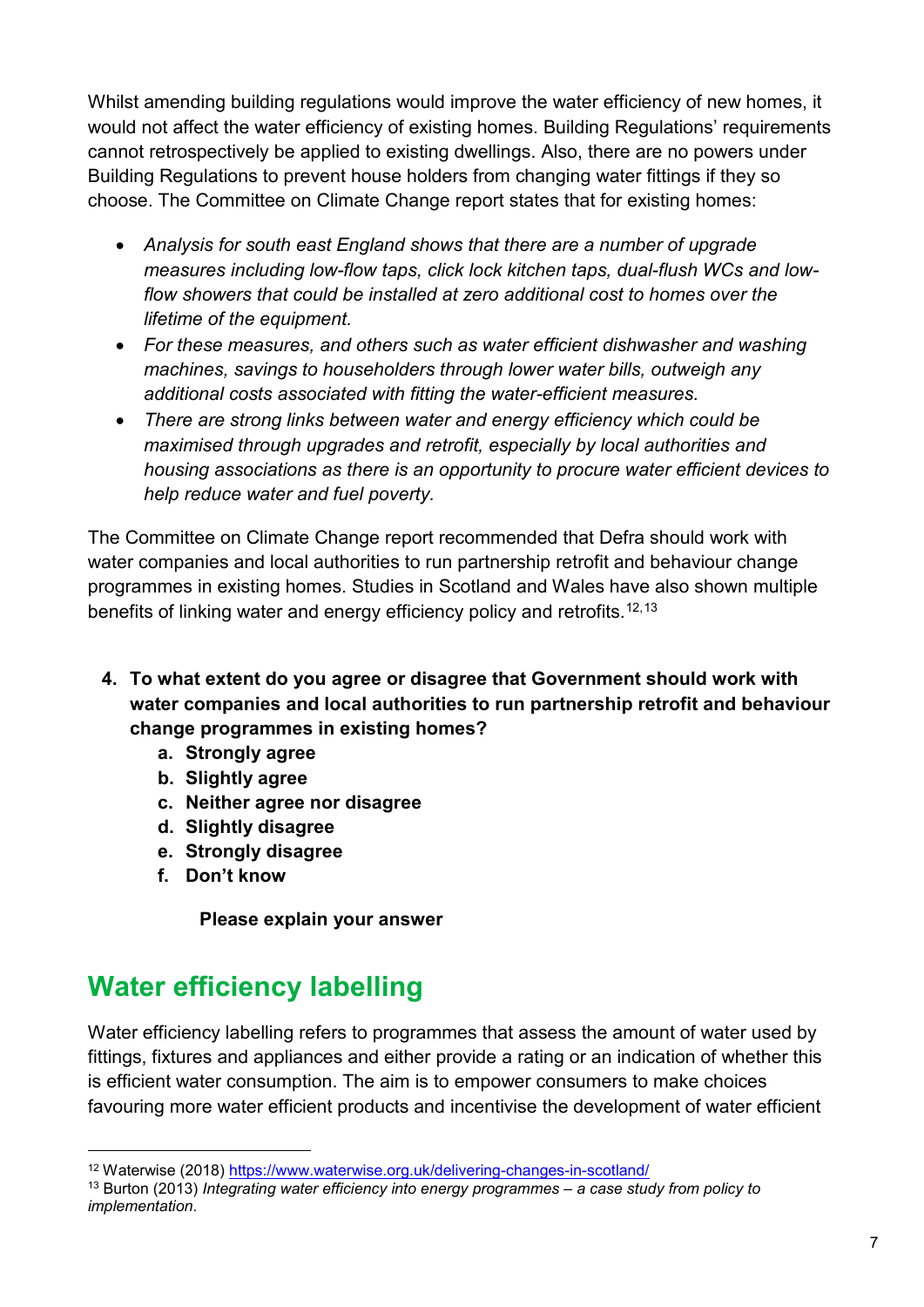products. Labelling schemes are often integrated with wider programmes such as building regulations or incentive programmes (e.g. rebates). International experience suggests a well-developed labelling scheme can be a key part of any water efficiency policy.

Last year Defra, alongside a collaborative fund of water companies and the environmental non-government organisation Waterwise, part funded research carried out by the Energy Saving Trust into the costs and benefits of water labelling options.<sup>[14](#page-10-0)</sup>

The research evaluated different water labelling options, including government versus industry led schemes and mandatory versus voluntary schemes, in order to identify the most effective and cost effective option and make recommendations for implementation.

The project recommended introducing a government led mandatory label for all water using products which aligns with building regulations and minimum standards. Currently, water efficiency standards for building regulations can either be calculated using a water calculator, with assumptions around occupancy, or by taking a fittings based approach, which sets maximum flow rates for fittings and fixtures at the standard and optional levels. The water calculator approach requires the use of water consumption figures provided from manufacturers' product details. The overall consumption of all the water using products in the dwelling must not exceed the standard. Fittings-based standards look at appliances in turn, and set standards of performance for each that users are likely to find acceptable, while achieving efficiency in energy and water use.

The recommended option from the study would require building developers to use fixtures and fixed appliances that meet certain criteria from the label. This option would also be linked to incremental minimum standards for water using fittings and appliances such that only products above a certain label rating can be sold, whether for new build or retrofit. In this scenario, these minimum standards would be phased in over a ten year timespan. This would potentially be done by making changes to The Water Supply (Water Fittings) Regulations 1999[15](#page-10-1), which drive a number of water efficiency measures and regulate against wastage and undue consumption. The analysis found that this option could potentially reduce personal water use by 6.3 litres per person per day within 10 years, to a saving of 31.4 litres per day after 25 years.

An extension to this project is now underway to test some of the cost assumptions made in the project and to explore if a combined water and energy label would or would not work in the UK context. The project is also exploring how the label would link with building regulations and fixtures and fittings regulations.

- **5. To what extent do you agree or disagree that information on water efficiency should be displayed on water using products?**
	- **a. Strongly agree**
	- **b. Slightly agree**

<span id="page-10-0"></span> <sup>14</sup> [https://www.waterwise.org.uk/resource/independent-review-of-the-costs-and-benefits-of-water-labelling](https://www.waterwise.org.uk/resource/independent-review-of-the-costs-and-benefits-of-water-labelling-options-in-the-uk-summary-report/)[options-in-the-uk-summary-report/](https://www.waterwise.org.uk/resource/independent-review-of-the-costs-and-benefits-of-water-labelling-options-in-the-uk-summary-report/)

<span id="page-10-1"></span><sup>15</sup> <http://www.legislation.gov.uk/uksi/1999/1148/made>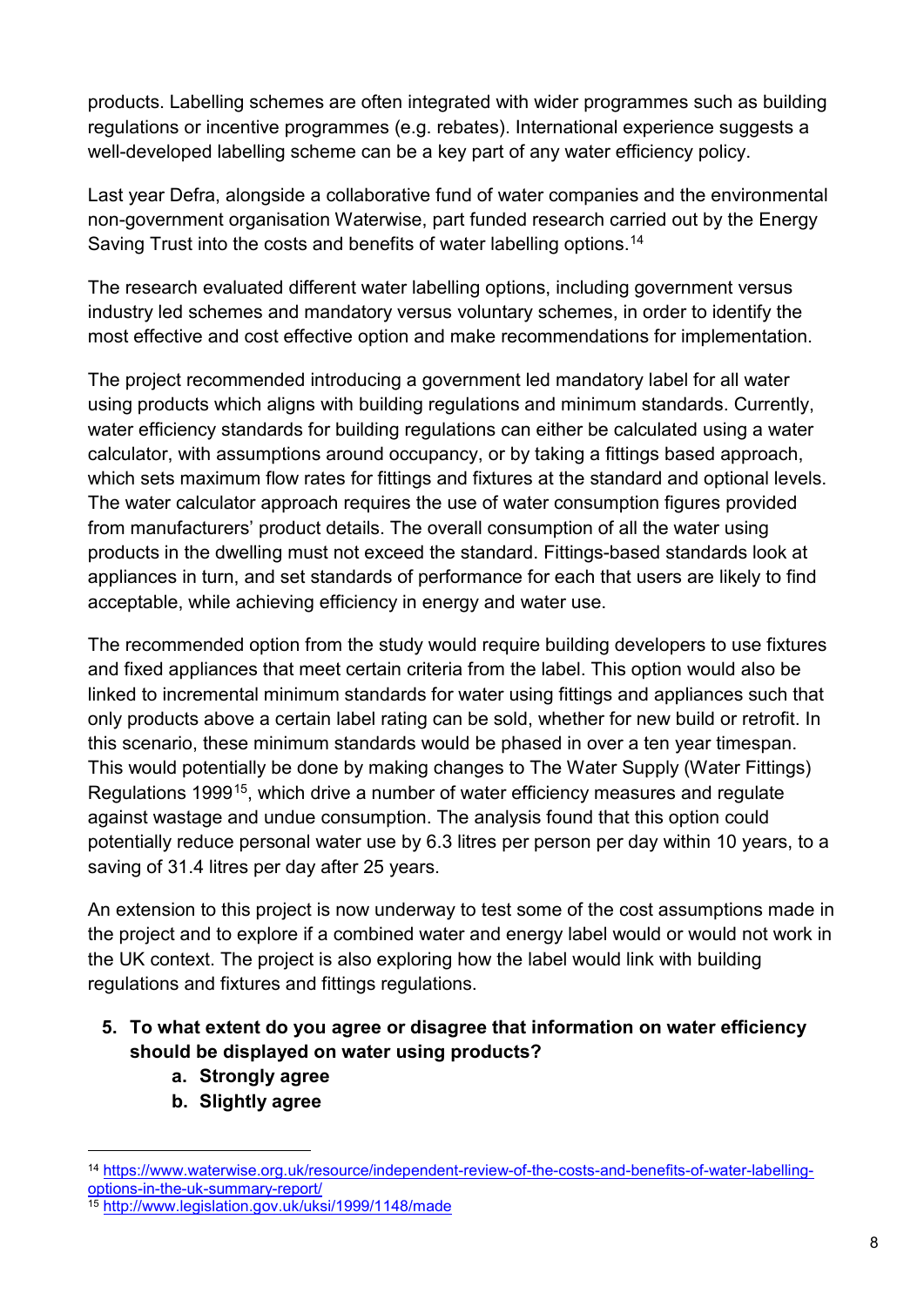- **c. Neither agree nor disagree**
- **d. Slightly disagree**
- **e. Strongly disagree**
- **f. Don't know**

**Please explain your answer**

- **6. To what extent do you agree or disagree that providing information about products' water efficiency changes peoples' purchasing behaviour and reduces their use of water?** 
	- **a. Strongly agree**
	- **b. Slightly agree**
	- **c. Neither agree nor disagree**
	- **d. Slightly disagree**
	- **e. Strongly disagree**
	- **f. Don't know**

**Please explain your answer**

- **7. To what extent do you agree or disagree that water efficiency labels should be linked to building standards and minimum standards?**
	- **a. Strongly agree**
	- **b. Slightly agree**
	- **c. Neither agree nor disagree**
	- **d. Slightly disagree**
	- **e. Strongly disagree**
	- **f. Don't know**

**Please explain your answer**

**8. How else could government or water companies encourage people to use more water efficient devices/appliances at home?** 

# <span id="page-11-0"></span>**Metering**

Metering is an important element in reducing water demand. It helps to monitor water use accurately, has been shown to reduce use and helps to identify leaks. On average metered customers use around 33 litres less water per day than unmetered customers.<sup>[16](#page-11-1)</sup> Currently just over half (52%) of households in England pay for the water they use by metered charging. This is set to rise to 83% by 2045 based on most recent water company

<span id="page-11-1"></span> <sup>16</sup> <https://discoverwater.co.uk/amount-we-use>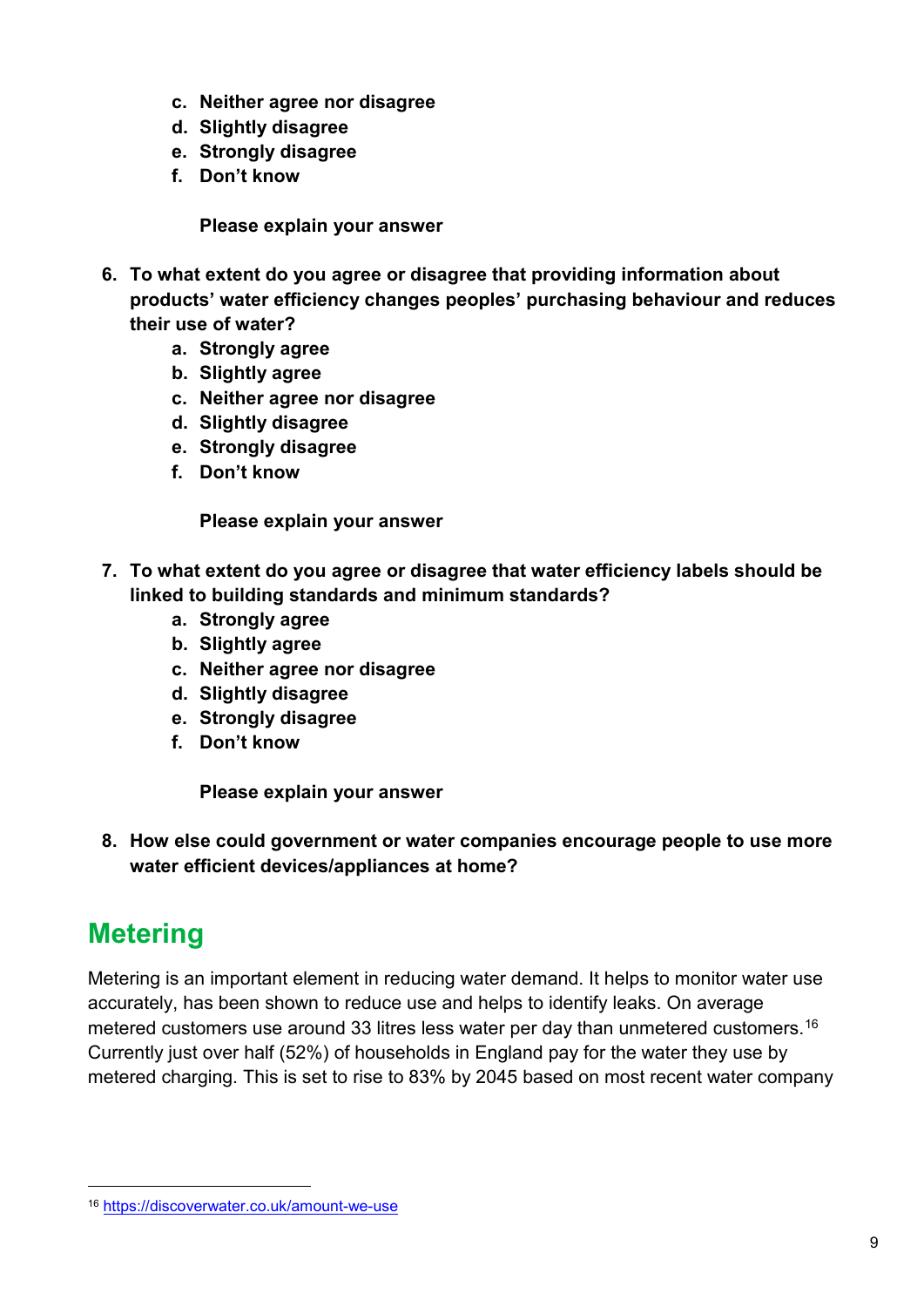plans. Most households that do not pay by metered charging currently pay a fixed amount for water for the year based on the rateable value of the home[.17](#page-12-0)

Current policy leaves individual water companies to decide the best way to manage water demand issues. Water companies must prepare Water Resources Management Plans every five years. The plans set out how they will balance supply and demand for water from people business and the environment. Defra issues guiding principles that explain the key policy priorities the government expects Water Resource Management Plans to address, which companies should follow. For the current round of planning we said that plans must demonstrate how companies will promote water efficiency and leakage control and, where appropriate, increase customer metering, continuing the trend of reducing overall demand for water. Our guiding principles state that we expect water companies to increase metering where appropriate, under the following conditions:

- Water Resources Management Plans should demonstrate that water companies have taken account of the costs and benefits of metering and that the plans have been developed in consultation with their customers. Plans are updated every five years and look ahead a minimum of 25 years.
- The Water Resource Management Plans are subject to public consultation, and scrutiny from the Environment Agency, before the Secretary of State decides whether a company should be allowed to publish its final plan.

All customers in any part of the country may opt to have a meter installed and pay a metered charge. Water companies can also able to change customers to metered charges when there is a change of occupier. This includes rented properties.

- **9. To what extent do you agree or disagree that people should pay for water according to how much they use?**
	- **a. Strongly agree**
	- **b. Slightly agree**
	- **c. Neither agree nor disagree**
	- **d. Slightly disagree**
	- **e. Strongly disagree**
	- **f. Don't know**

-

#### **Please explain why.**

Water companies can currently install meters in any area, however they are only able to implement compulsory charging by metered volume (also known as universal metering)

<span id="page-12-0"></span><sup>&</sup>lt;sup>17</sup> Rateable Values were an assessment of the annual rental value of a property. They were used by local authorities for the General Rates system of local tax between 1967 and 1990. In 1990 the General Rates system was replaced by the Community Charge (Poll Tax) and the District Valuer's office was disbanded. Rateable values were last updated in 1990 so any changes to properties since then will not be reflected in the rateable value. All properties built since 1990 have a water meter installed.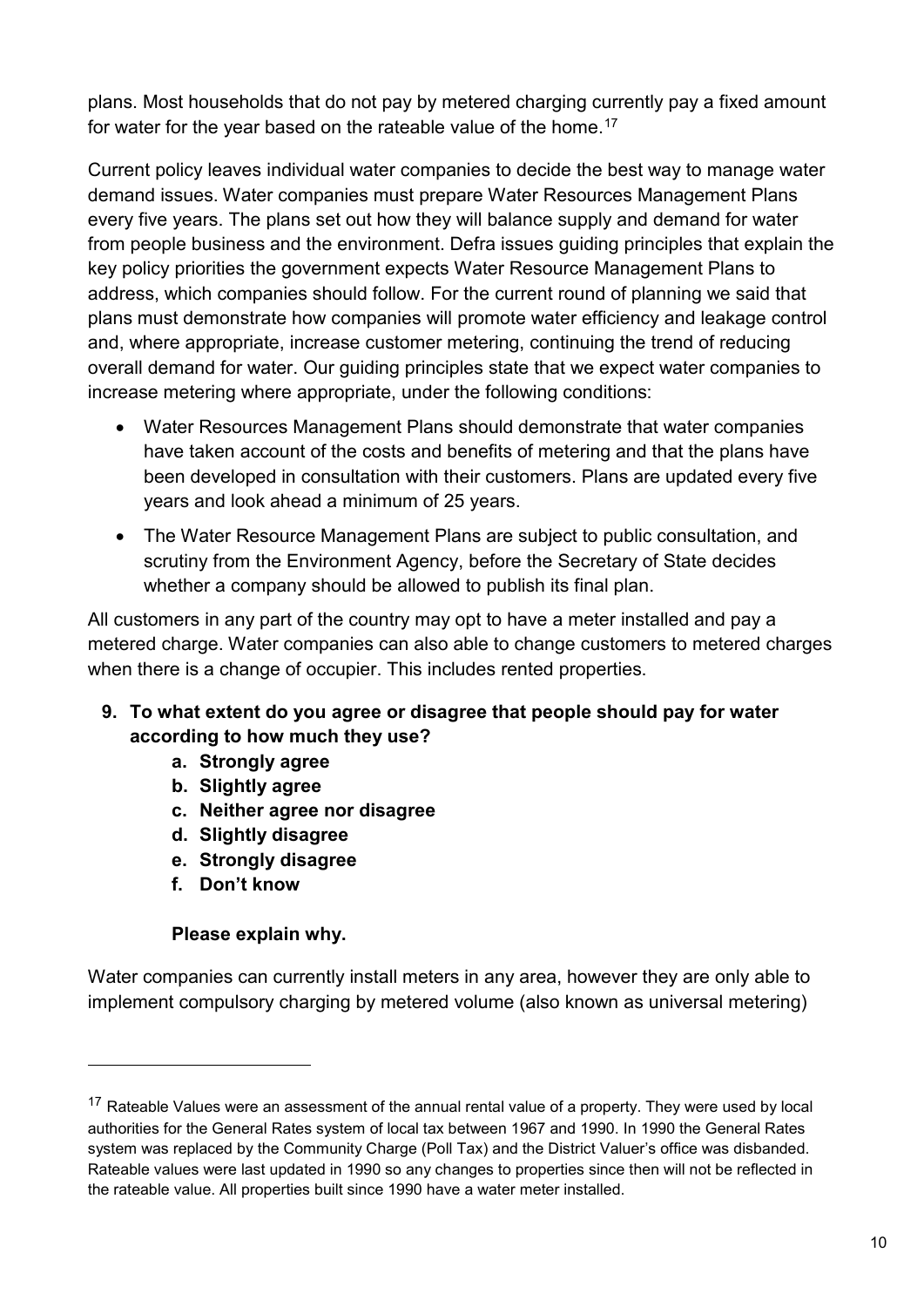under certain conditions. This includes in areas of serious water stress or water scarcity, where they have demonstrated that compulsory metering is a cost effective way of balancing supply and demand, and consulted on their plans with their customers. In universal metering programmes water companies are able to meter any home in the area they serve without first getting permission from the occupier. Companies in an area designated as an area of serious water stress should consider universal metering.

The National Infrastructure Commission recommended that water companies should be allowed to implement compulsory metering beyond water stressed areas by the 2030s, in order to ensure future resilience of the water supply.<sup>[18](#page-13-0)</sup> Their evidence suggested that this could reduce personal water consumption to 118 litres per person per day by 2050. They noted that *"a faster and better planned transition to universal metering could unlock efficiencies and allow for more extensive engagement to help prepare customers."*  However, universal metering is not the only way to increase the number of households who pay according to how much water they use. For example, water companies are able to charge by metered use where a customer has opted to do so, and when there has been a change of occupier.<sup>[19](#page-13-1)</sup>

The impact on individual customers' bills of an overall increase in metering would depend on a number of factors. Evidence suggests that an increase in households charged by metered volume would result in decreased water bills for most customers, although others could see their bills increase, for example households that use large amounts of water.

There are significant safeguards in place for the most vulnerable customers, such as social tariffs and payment plans. In their current draft business plans most companies are setting themselves targets to extend the reach of the support they offer to customers. Water UK's summary reveals that by 2025, 1.4 million customers will receive help with their bills, which they estimate is an increase of nearly 90% from the current 760,000.

There are also a series of safeguards in place for the average customer, who might find changes to their bills difficult to manage. These are on three levels:

- Ofwat scrutinise company plans and will not sign off proposals if they don't demonstrate good value for money and have clear regard to vulnerable customers and bill volatility;
- Ofwat set charging scheme rules that state that companies must consider appropriate handling strategies for their customers whose bills are set to increase by more than 5% from the previous year.
- Some companies offer a transition period gradually to spread any increase in costs that customers may experience following the installation of their meters, or a bill comparison period to get used to the new costs before being switched over.

<span id="page-13-0"></span> <sup>18</sup> *Preparing from a drier future: England's water infrastructure needs*, National Infrastructure Commission, April 2018

<span id="page-13-1"></span> $19$  There are also some other conditions that allow compulsory metering, such as the use of any apparatus other than by hand for watering gardens, and if the household has a bath with a capacity greater than 230 litres. See [regulations](https://www.legislation.gov.uk/uksi/1999/3442/regulation/2/made) for full list.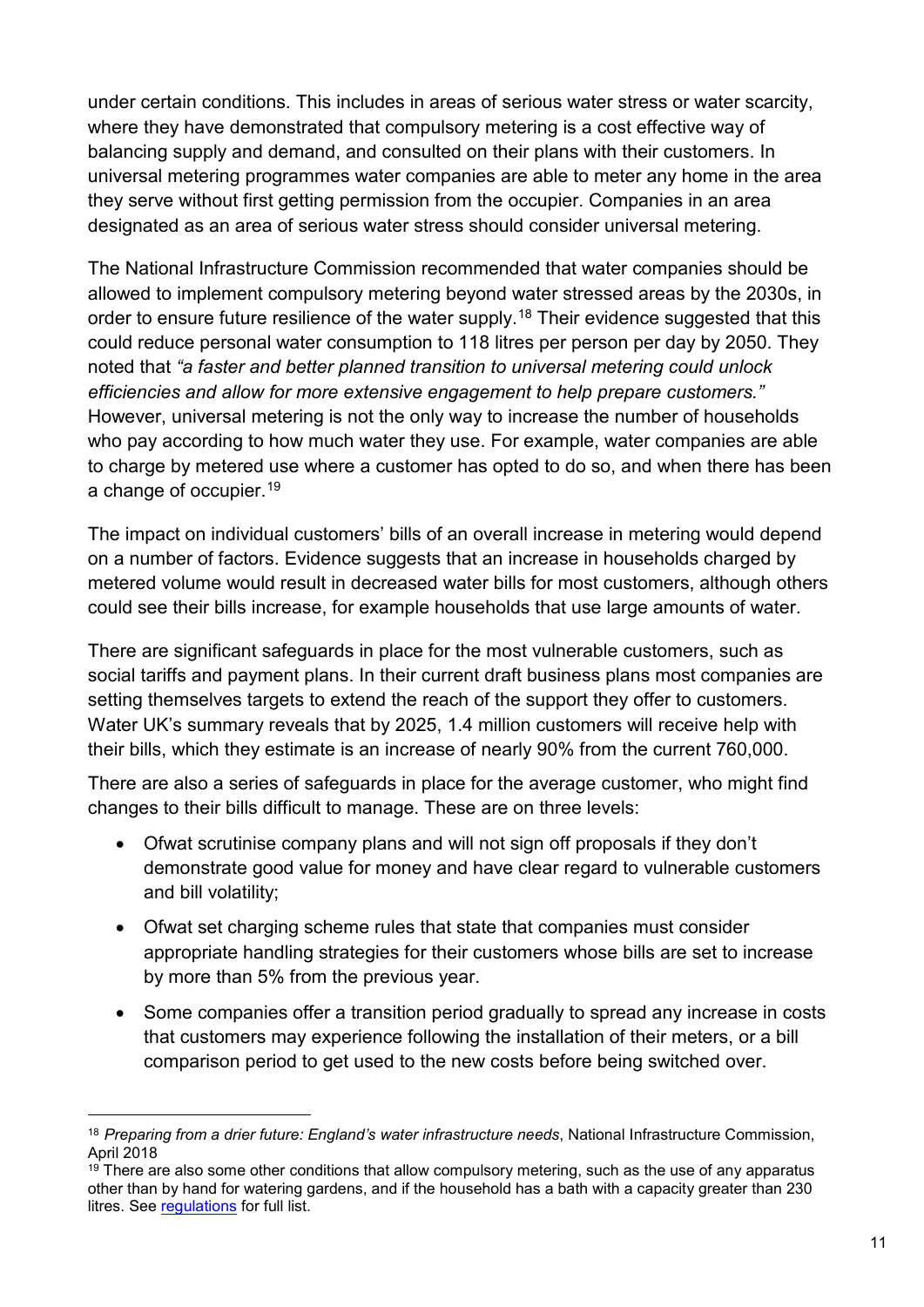Where a water company has installed a meter on a change of occupier, the new occupier does not have a choice about having a meter and being charged according to the volume they use. Some companies choose to install meters in their area systematically, then issue customers with two bills to show how much they might save if they switched to metered bills. This can be a cost-effective approach to increase the rates of opt-in metering and helps companies to switch over to meters on change of occupier. Anglian Water has taken this approach and Severn Trent Water is planning to do this through its Water Resource Management Plan. We could encourage water companies to take this approach through our guidance for the next round of Water Resource Management Plans, which would come into effect in 2025.

#### **10.To what extent do you agree or disagree that the amount of households charged by metered volume should be increased beyond and/or faster than what is already planned by water companies?**

- **a. Strongly agree**
- **b. Slightly agree**
- **c. Neither agree nor disagree**
- **d. Slightly disagree**
- **e. Strongly disagree**
- **f. Don't know**

**Please explain why.** 

- **11.If you agree that the amount of households charged by metered volume should be increased, what do you think would be the best or most appropriate approach? Do you have suggestions for increasing metering other than what is mentioned above?**
- **12.Are there any other issues we need to consider with regard to increasing metering?**

# <span id="page-14-0"></span>**Smart metering**

The government does not specify what type of meter a company should install. It is for water companies to assess the cost and benefits of installing smart meters and consult with their customers on their plans. Smart meters differ from regular meters as they are able to send near real time information back to water companies and customers on water usage, rather than the twice-yearly readings that most companies currently perform.

There are benefits to smart metering, such as more efficient and more accurate leak detection and fixing, and it can help customers track and understand their consumption. However, it requires greater upfront investment to install the technology to transmit the information in real time than rolling out manual meters. This might have an impact on customer bills. Some water companies are starting to trial smart meters, including Thames Water and Anglian Water.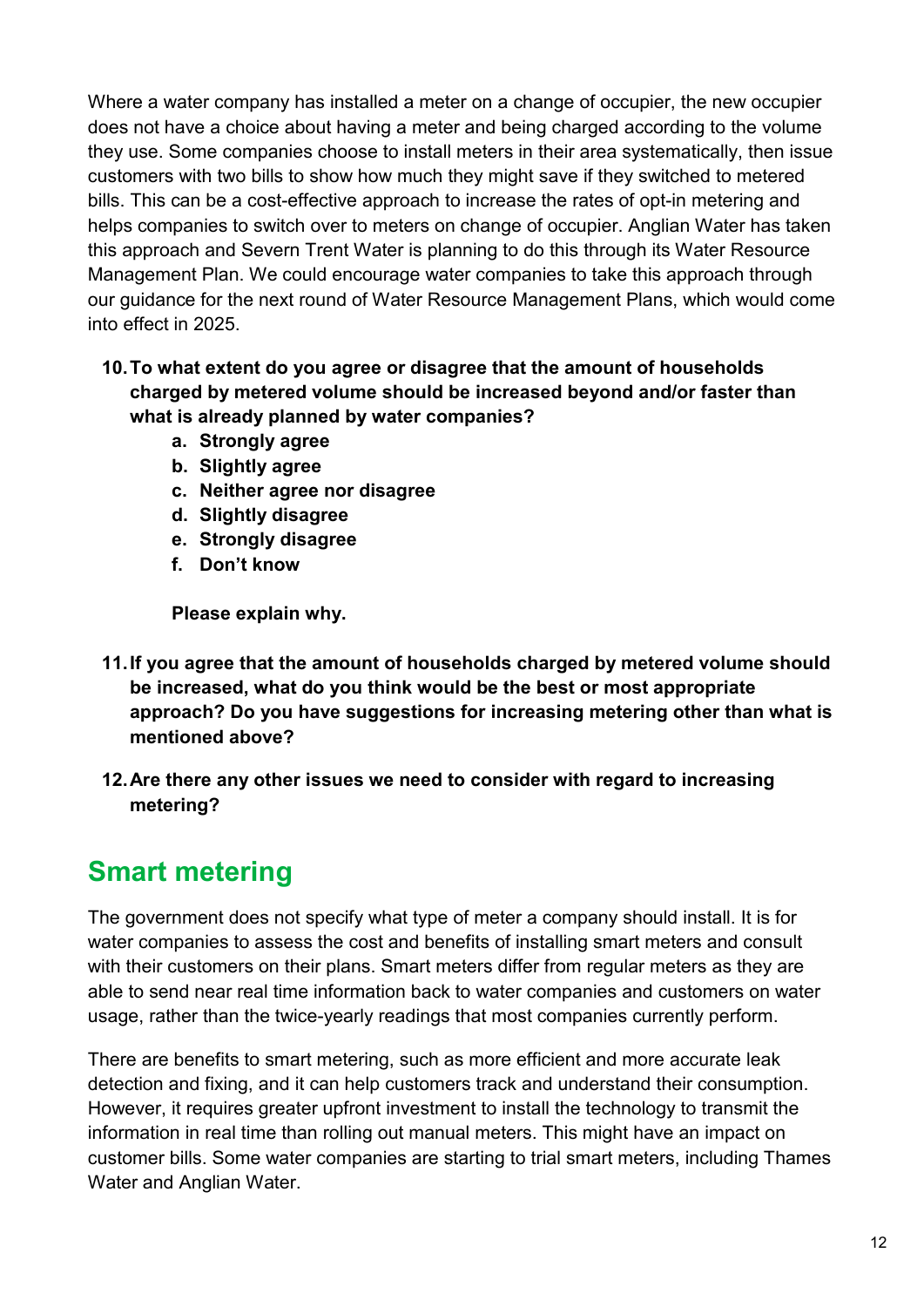On smart metering, the National Infrastructure Commission concluded that, at national level, *"if the wider benefits are considered, quicker and more comprehensive smart metering should result in savings and is at worst cost neutral."* 

#### **13.To what extent do you support or oppose use of smart water meters instead of manual meters?**

- **a. Strongly support**
- **b. Slightly support**
- **c. Neither support nor oppose**
- **d. Slightly oppose**
- **e. Strongly oppose**

**Please explain why.**

# <span id="page-15-0"></span>**Incentives**

Some companies are considering implementing incentives, such as discounts, prizes or community benefits, for reduced water use at a household or community scale to encourage customers to use less water. Some examples of this include:

- In 2018 Southern Water carried out the 'River Itchen Challenge', where the proceeds of water savings were shared back with the local community. Through encouraging water savings they were able to donate free swimming lessons to local school children.
- Thames Water have developed a scheme in partnership with Greenredeem for customers with smart meters. This scheme establishes baseline water use for participating households by using previous meter readings over a period of three months. If the household's ongoing water use is lower than their baseline, they are given online points each week, which they can spend on rewards like shopping vouchers and free coffees. They can also use these points to enter into a monthly prize draw or donate money to charity.

#### **14.To what extent do you support or oppose use of incentives to encourage customers to use less water?**

- **a. Strongly support**
- **b. Slightly support**
- **c. Neither support nor oppose**
- **d. Slightly oppose**
- **e. Strongly oppose**

**Please explain why.**

#### **15.What incentives could water companies use to reduce customer use of water?**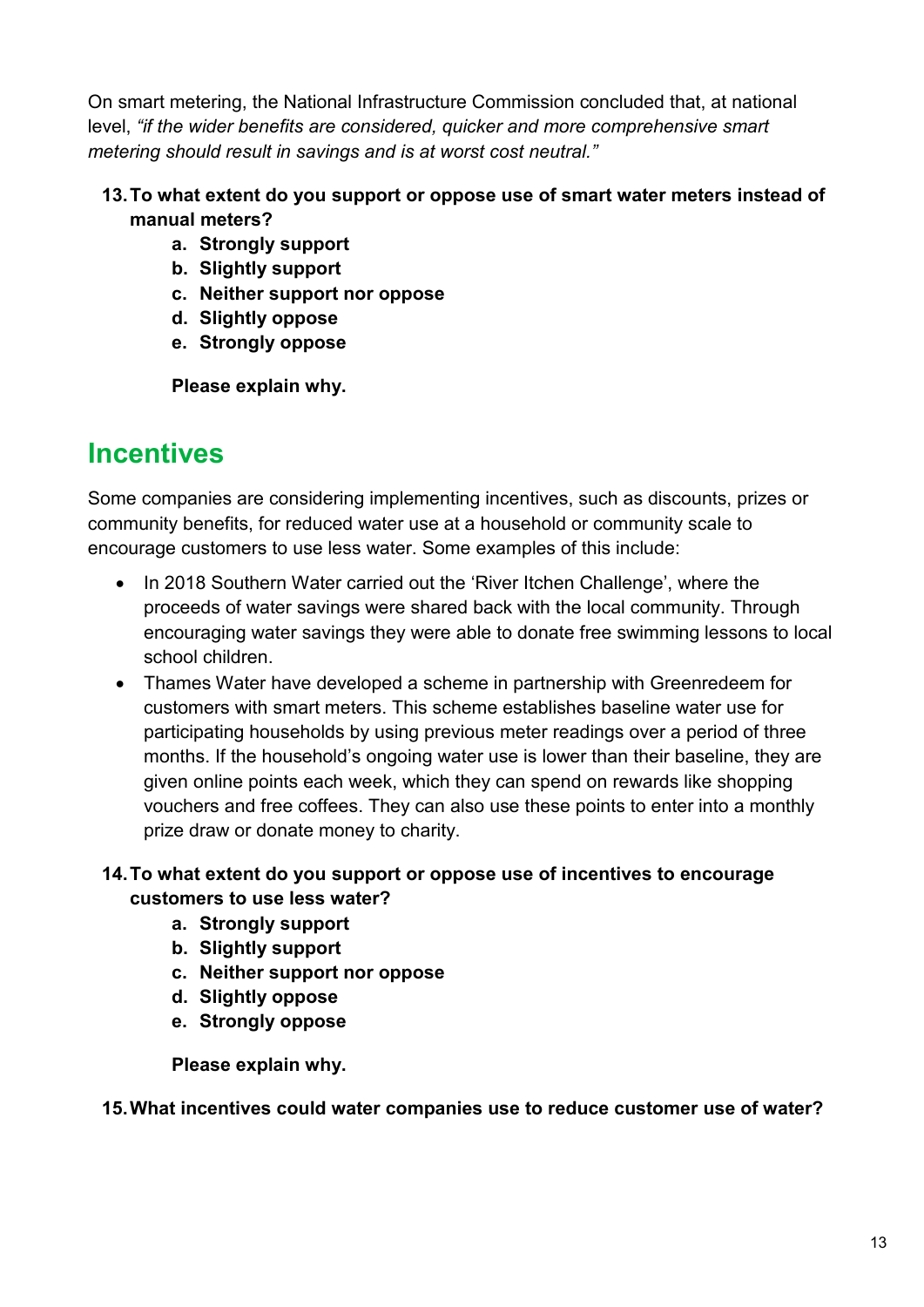## <span id="page-16-0"></span>**Rainwater harvesting and water reuse**

Rainwater harvesting (RWH) and greywater recycling (GWR) could be a way to reduce demand on public water supply.

RWH is the collection of rainwater directly from the surface it falls on. This water would otherwise have gone directly into the drainage system or been lost through evaporation and transpiration. GWR is the collection and treatment of used water from baths, showers and bathroom taps. Once collected, treated and stored it can be used for non-potable purposes. These include toilet flushing, garden watering and clothes washing using a washing machine.

In [20](#page-16-1)10 the Environment Agency commissioned a study<sup>20</sup> jointly with the Energy Saving Trust and National House Building Council Foundation. The study quantified the lifetime carbon footprints of RWH and GWR systems, consisting of embodied carbon and the carbon emitted from operational use; and the contribution of RWH and GWR systems to reducing carbon emissions associated with mains water demand and foul water volumes. The study found that in many cases the carbon emissions from properties that use RWH or GWR were greater than those for properties that used mains water. But the project also found that there was scope to improve the efficiency and design of systems to reduce their carbon footprints.

A study<sup>[21](#page-16-2)</sup> by Artesia Consulting that was commissioned by Ofwat to explore the long term potential for deep reductions in household water demand suggested that community-scale rainwater harvesting and water reuse schemes could be a no-regret option that could be implemented more widely in the near future without significant innovation.

There have been examples of greywater harvesting on new housing developments in England. In these community level schemes waste water is taken and treated locally to a lesser degree than drinking water and is supplied back to the properties for use in toilet flushing and hosepipes. This is supported by a dual pipe system built into the houses, with one set of pipes for cleaned drinking water, and the other for non-drinking water. Evidence from these housing developments suggests that reusing storm water and treated effluent in this way can have a significant reduction on *per capita* consumption, without a noticeable impact on the users of the water.

#### **16.To what extent do you support or oppose the use of RWH and GWR schemes at individual level?**

- **a. Strongly support**
- **b. Slightly support**
- **c. Neither support nor oppose**
- **d. Slightly oppose**

<span id="page-16-1"></span> <sup>20</sup> [https://www.gov.uk/government/publications/energy-and-carbon-implications-of-rainwater-harvesting-and](https://www.gov.uk/government/publications/energy-and-carbon-implications-of-rainwater-harvesting-and-greywater-recycling)[greywater-recycling](https://www.gov.uk/government/publications/energy-and-carbon-implications-of-rainwater-harvesting-and-greywater-recycling)

<span id="page-16-2"></span><sup>&</sup>lt;sup>21</sup> [https://www.ofwat.gov.uk/wp-content/uploads/2018/05/The-long-term-potential-for-deep-reductions-in](https://www.ofwat.gov.uk/wp-content/uploads/2018/05/The-long-term-potential-for-deep-reductions-in-household-water-demand-report-by-Artesia-Consulting.pdf)[household-water-demand-report-by-Artesia-Consulting.pdf](https://www.ofwat.gov.uk/wp-content/uploads/2018/05/The-long-term-potential-for-deep-reductions-in-household-water-demand-report-by-Artesia-Consulting.pdf)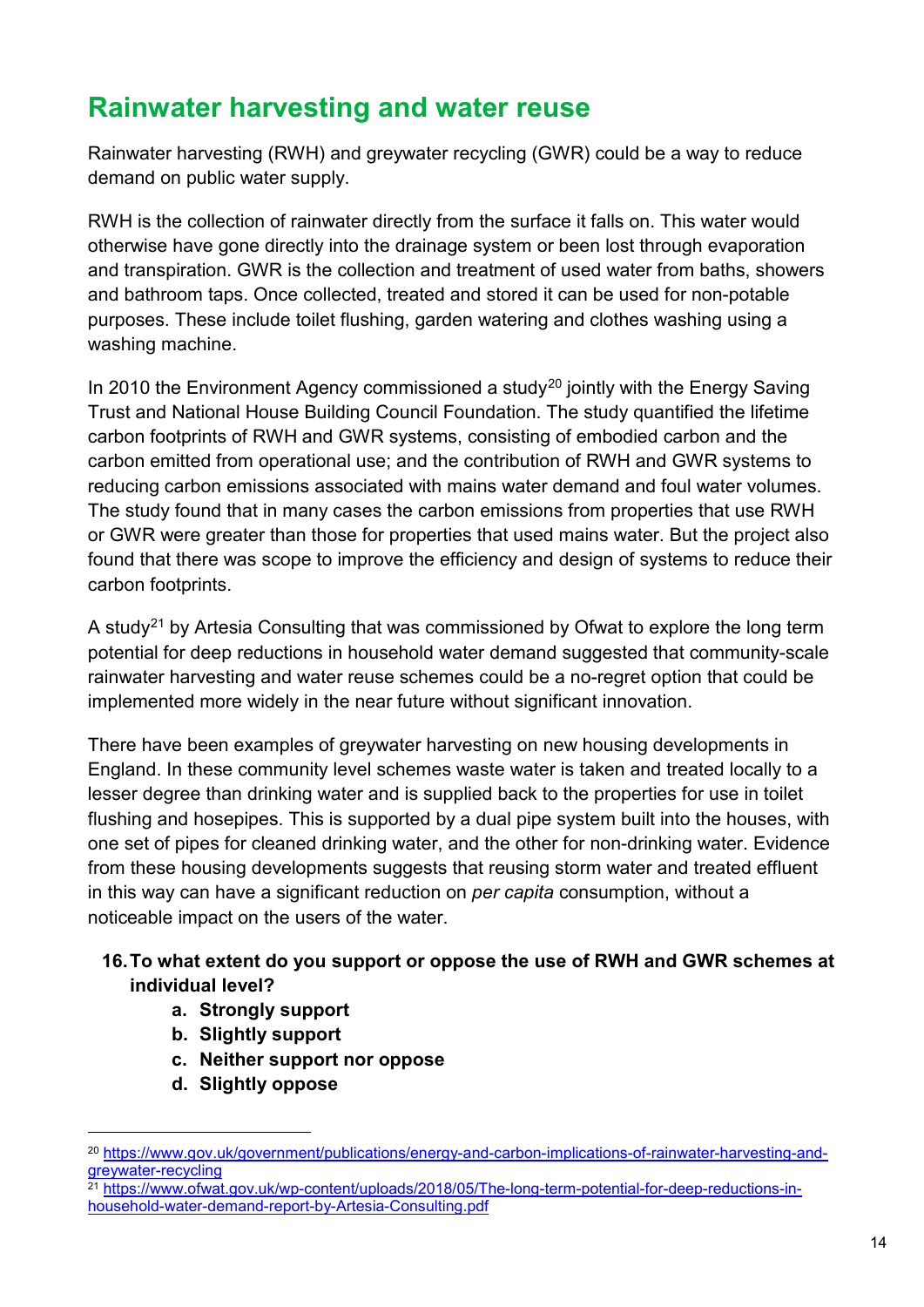**e. Strongly oppose**

**Please explain why**

- **17.To what extent do you support or oppose the use of RWH and GWR schemes at community scale?**
	- **a. Strongly support**
	- **b. Slightly support**
	- **c. Neither support nor oppose**
	- **d. Slightly oppose**
	- **e. Strongly oppose**

**Please explain why**

**18.How can government or water companies most effectively encourage people to reuse water in their homes?** 

# <span id="page-17-0"></span>**Supply pipe leakage**

Three millions litres of water leak from pipes every day in England – more than one fifth of total supply. This has a huge impact on the resilience of water supplies. Companies have committed to reducing leakage by an average of 16% by 2025 and halving it by 2050, reducing leakage to 10% of the water entering the distribution system. The government fully welcomes this ambition.

Reducing leakage to 10% of supply will need to involve tackling supply pipe leakage. Currently around 25% of overall leakage is from customers' supply pipes. Supply pipes are the pipes that carry water from company pipework into a property. Supply pipes run from the boundary of the property (where there may be a company stop-tap) up until the first water fitting or stop-tap inside the property. The maintenance and upkeep of these pipes, including leak detection, is currently the responsibility of homeowners.

Customer supply pipe leakage is included in water companies' overall leakage calculation. This has driven companies to investigate how they can support customers to reduce their own leakage. Metering, particularly smart metering, is a significant tool for companies to use to get customers to take action themselves as metering allows leaks to be detected and fixed. There is arguably a strong economic incentive for property owners (or tenants) themselves to ensure that the leak is fixed if they are metered, as this will have a direct impact on their bills.

In 2013 the government consulted on options for the future management of supply pipes<sup>22</sup>. This explored transferring ownership of supply pipes to water companies. Whilst there was strong support for this option and a range of benefits identified, there was not enough evidence about the range of potential impacts on water bills for various customers and

<span id="page-17-1"></span> <sup>22</sup> https://www.gov.uk/government/consultations/future-management-of-private-water-supply-pipes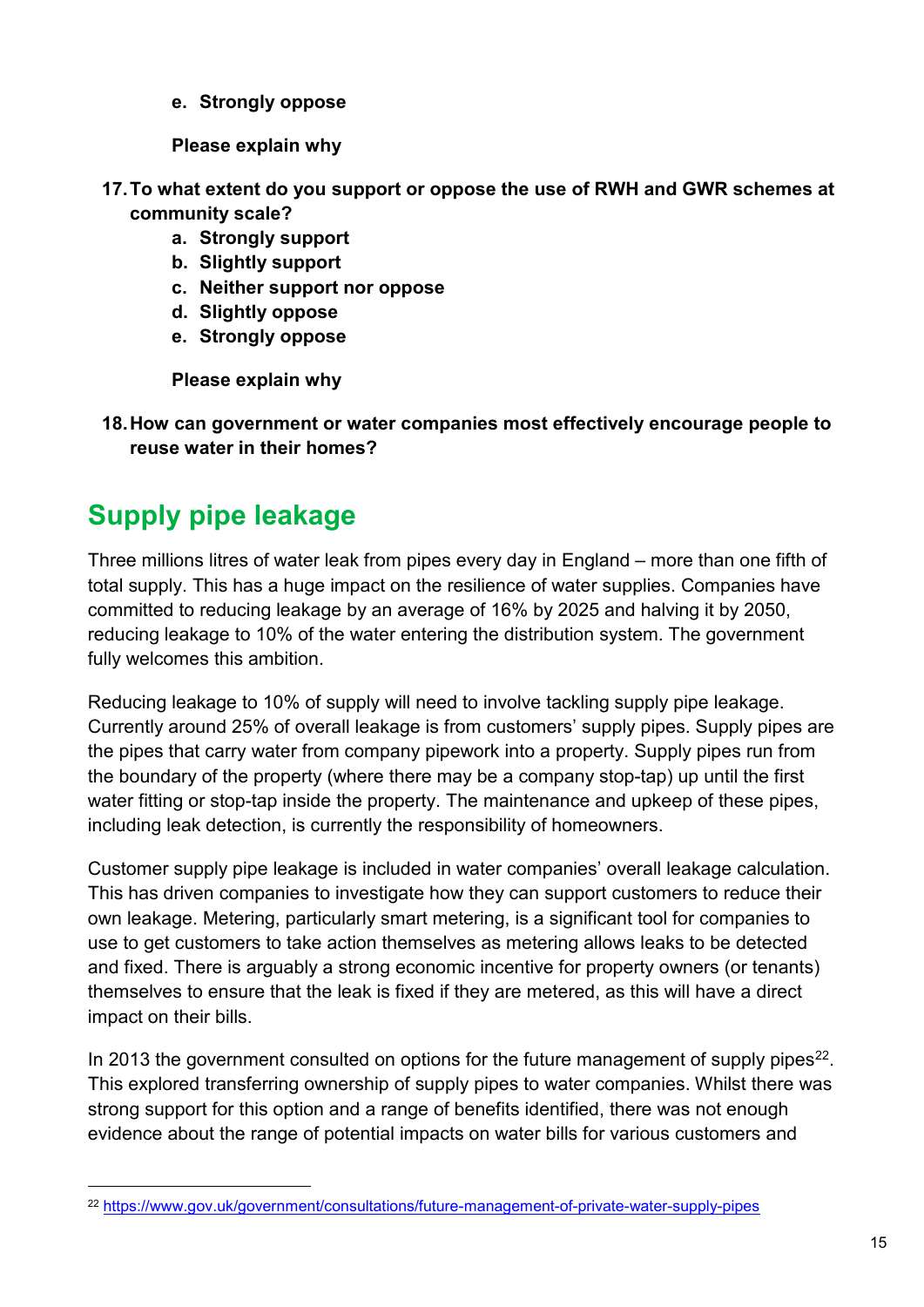geographical regions. The government therefore decided not to carry out further work on transferring ownership.

#### **19.Do you have any evidence/views/comments on the potential impacts on water bills for various customers and geographical regions should the management of supply pipes be transferred to water companies?**

The consultation also asked for alternative options to transferring the ownership of supply pipes. Some of the options that came out from the responses were:

- *Increased use of metering and/or smart metering.*
- *National policy for a single continuous pipe from main to wall mounted meter box in new build properties, to address leakage.*
- *Create a mandatory code of practice for water supply companies (rather than voluntary).*
- *Require water supply companies to assist with maintenance and repair.*
- *Voluntary adoption of supply pipes by water supply companies.*
- *Water supply companies to run public relations exercise to identify and address problem pipes and clarify property owner responsibilities.*
- **20.Of the alternative options above, which is your preferred? Please explain why or if you have other ideas.**
- **21.What other options are available to reduce leakage from customer supply pipes?**

### <span id="page-18-0"></span>**Communications and behaviour change**

To ensure the resilience of our water supplies, a water-saving culture must be developed throughout England. Water efficiency needs to become embedded across all activities throughout everybody's lives – wasting water should be seen as going against the norm.

Consistent and co-ordinated messages are important for effective communication and vital to developing a water-saving culture. But, there is a lack of consistent messaging and little co-ordinated joint action between water companies. Water saving messages are often only communicated at times of dry weather or drought, when water resources are already stretched. In most of England drought is seen as an exceptional occurrence and there is little awareness of pressure on water resources. There is a need for consistent messaging all year round that helps people to understand the issues of water availability in England and how to save water.

#### **22.What are the main barriers to changing behaviours to reduce personal water use? Please rank your top three options by order of importance:**

- **a. Insufficient access to support and advice**
- **b. Insufficient information about personal water usage**
- **c. Insufficient information about water scarcity**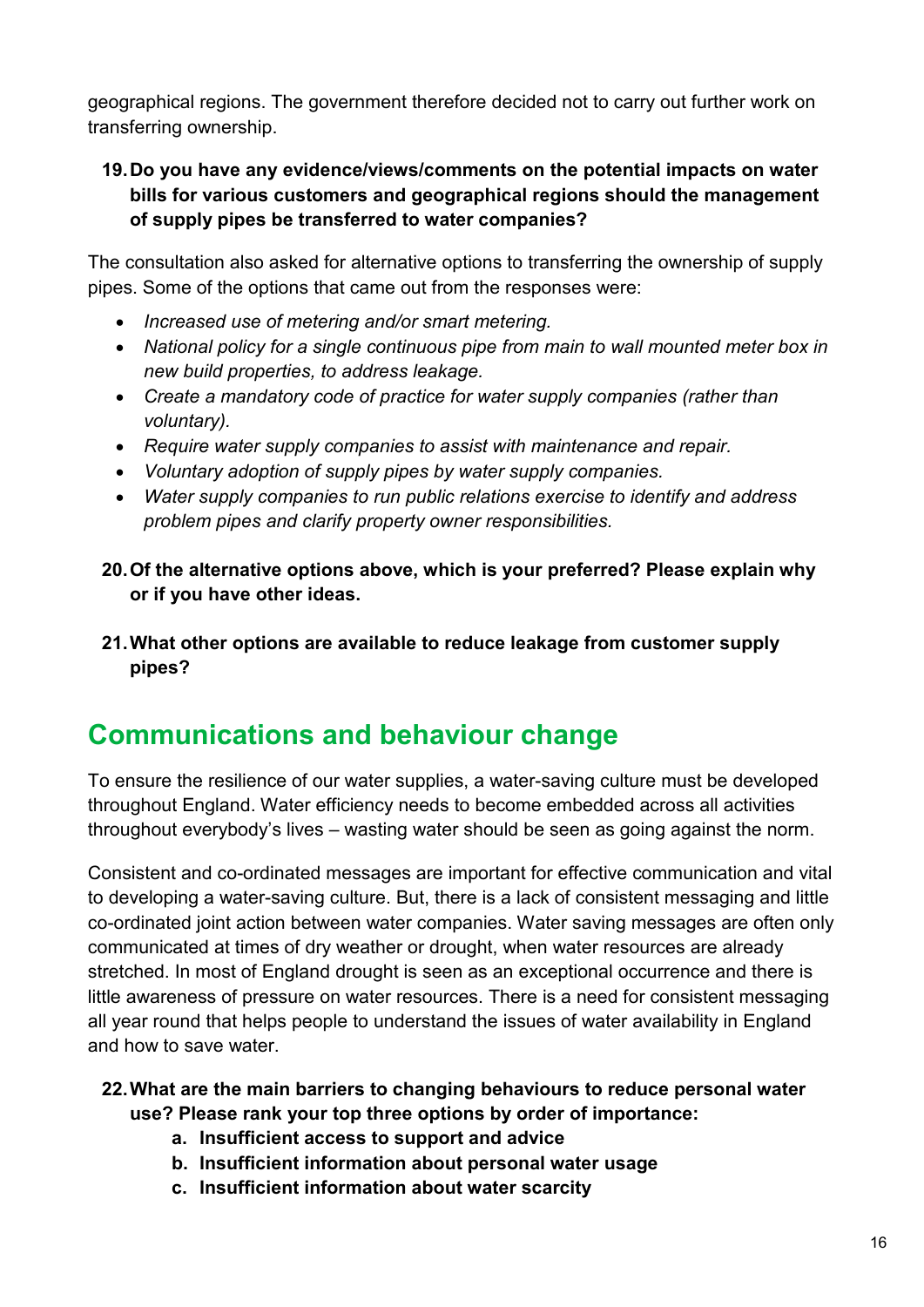- **d. Lack of financial incentive**
- **e. Investment in more water efficient equipment is prohibitively expensive**
- **f. Difficulty in changing habits**
- **g. People feel they are already doing all they can to reduce water use**
- **h. Hygiene reasons**
- **i. Other (please specify)**
- **23.Which organisation(s) (if any) should communicate about how to reduce personal water use? Please select all that apply.**
	- **a. Water companies**
	- **b. Government**
	- **c. Local government**
	- **d. Environmental non-governmental organisations, for example environmental charities**
	- **e. Other – please specify**

**Please explain your answer**

**24.If there are any further matters that you would like to raise or any further information that you would like to provide in relation to measures to reduce personal water use, please give details here.**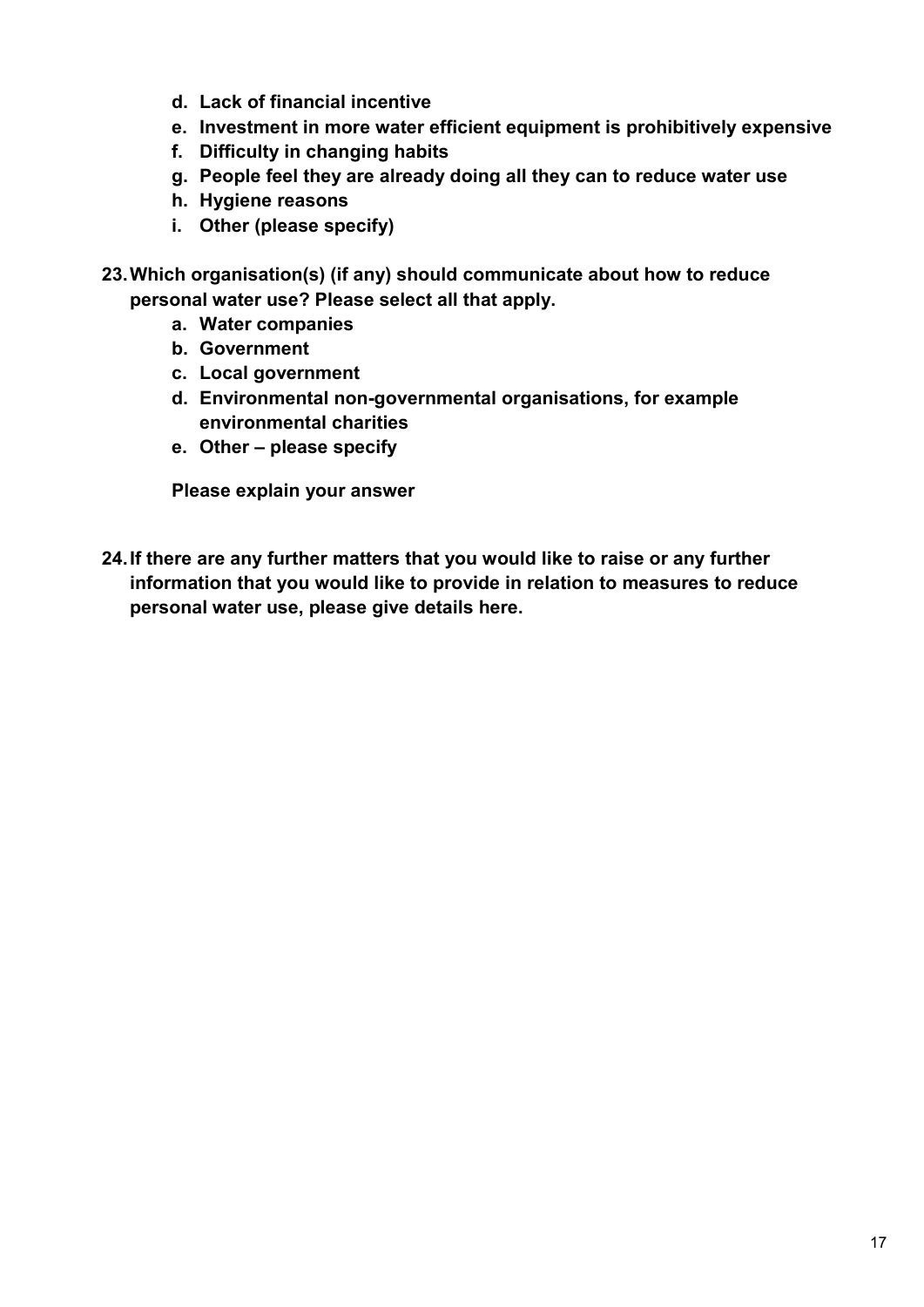# <span id="page-20-0"></span>**Call for evidence**

**25. Please provide evidence regarding what reduction in personal water use could be made by 2050 by using the following measures, plus any others you believe to be relevant:**

- **a. More ambitious water efficiency standards in building regulations for new homes. The government is interested in understanding the impacts of any changes to standards, including on housing development, the costs of meeting the current standard and costs of meeting higher standards. Please provide any evidence which you have on impacts. Retrofitting existing homes. Defra is keen to understand what level of retrofitting would be needed should different levels of water efficiency standards in building regulations for new homes be implemented. We are also interested in views of how this could be achieved.**
- **b. Introduction of a mandatory, government-led water efficiency label linked to building standards and fixtures and fittings.**
- **c. Changing water fittings regulations to improve water efficiency of homes. Defra is keen to understand what changes would be required.**
- **d. Options that deliver an increase in metering penetration.**
- **e. More widespread rainwater harvesting and water reuse schemes.**
- **f. The use of water company incentives.**
- **g. Information provision to customers about water saving measures they can undertake and change to a water-saving culture.**

When submitting evidence for each measure, consider:

- the expected reduction in water use
- the associated impacts and costs (economic, environmental, public health and social)
- the distribution of impacts
- when these impacts are likely to occur
- the likelihood that these measures will deliver the savings predicted
- the associated risks for each measure and how these risks might be mitigated
- the 'best mix' of measures and the overall reduction in water use that this could achieve
- barriers to achieving these water savings and how these barriers might be overcome
- what impacts the measures could have on personal water use outside of the homes - for example individual use in business settings (toilets, showers etc.)
- any relevant impacts on individuals.

Please state any assumptions that have been made, evidence gaps and other evidence that you consider to be relevant to measures to reduce personal water use.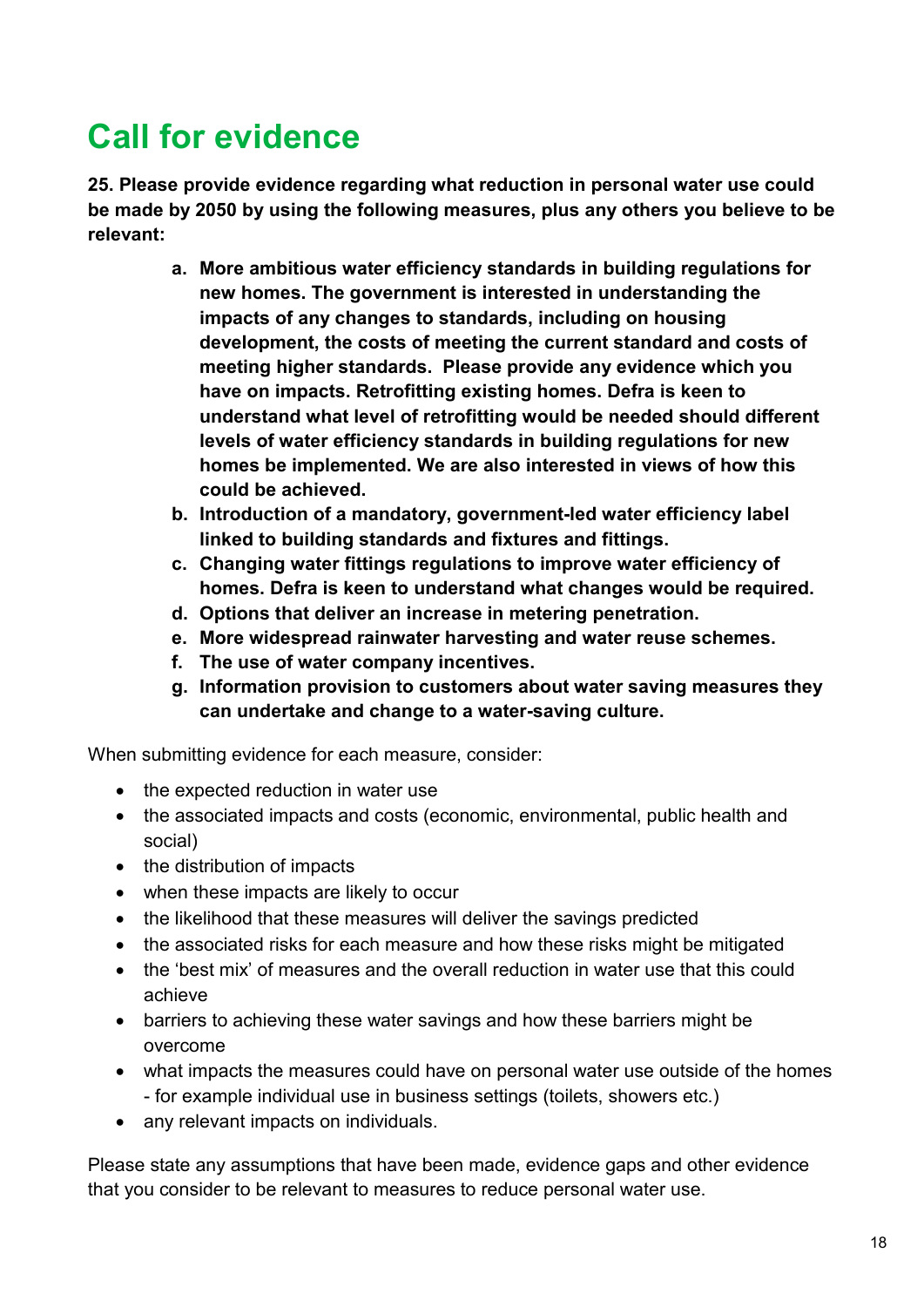# <span id="page-21-0"></span>**How you can have your say**

# <span id="page-21-1"></span>**How to respond**

This public consultation will run for twelve weeks from 19 July to 11 October 2019. It is open to anyone with an interest in providing comments. Please provide answers that explain your opinions fully.

Please respond to this consultation using the Citizen Space consultation system: [https://consult.defra.gov.uk/water/measures-to-reduce-personal-water-use.](https://consult.defra.gov.uk/water/measures-to-reduce-personal-water-use)

Responses by post or email should be clearly marked 'Consultation on measures to reduce personal water use – response' and sent to:

Water Services 3rd floor, Seacole Building 2 Marsham Street London SW1P 4DF

[water.resources@defra.gov.uk](mailto:water.resources@defra.gov.uk)

The government will aim to publish a summary of responses within 12 weeks of the consultation ending.

### <span id="page-21-2"></span>**Confidentiality and data protection**

A summary of responses to this consultation will be published and placed on the government website at: [www.gov.uk/defra.](http://www.gov.uk/defra)

The summary will include a list of names and organisations that responded but not personal names, addresses or other contact details. Information provided in response to this consultation, including personal data, may be published or disclosed in accordance with the access to information regimes these are primarily the Environmental Information Regulations 2004 (EIRs), the Freedom of Information Act 2000 (FOIA) and the Data Protection Act 2018 (DPA). We have obligations, mainly under the EIRs, FOIA and DPA, to disclose information to particular recipients or to the public in certain circumstances.

If you want information, including personal data, that you provide to be treated as confidential, please say so clearly in writing when you provide your response to the consultation why you need to keep these details confidential. If we receive a request for disclosure under the FOIA, we will take full account of your explanation, but we cannot provide an assurance that confidentiality can be maintained in all circumstances. An automatic confidentiality disclaimer generated by your IT system will not, of itself, be regarded as a confidentiality request.